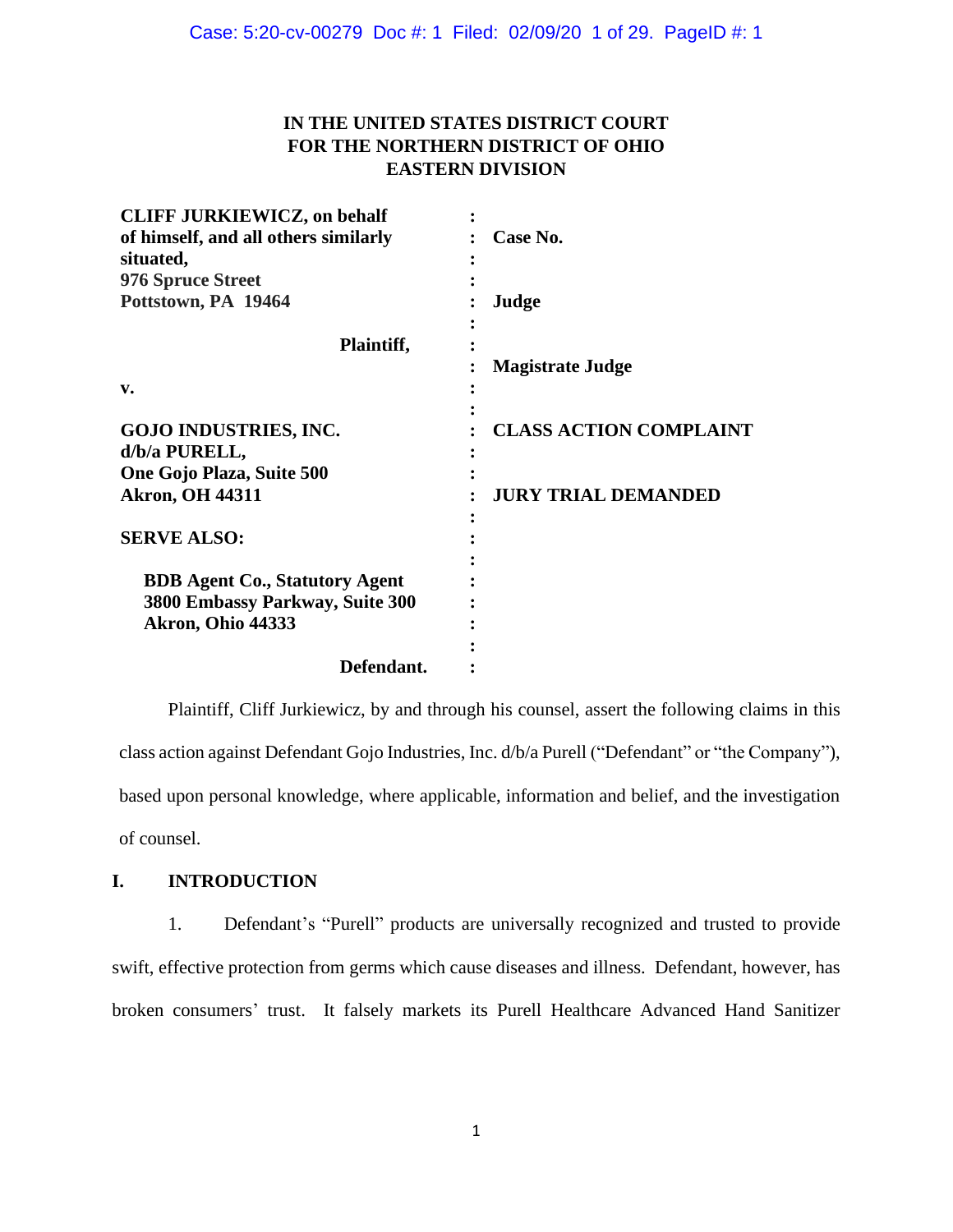## Case: 5:20-cv-00279 Doc #: 1 Filed: 02/09/20 2 of 29. PageID #: 2

products,<sup>1</sup> which include Purell Advanced Hand Sanitizer, as protecting consumers from pathogens such as flu, norovirus, MRSA, VRE, Ebola, and Candida auris, among others. Plaintiff and other members of the Class purchased Purell Healthcare Advanced Hand Sanitizer Gel, Purell Advanced Sanitizer Gentle & Free Foam, and Purell Healthcare Advanced Hand Sanitizer Foam, for their own personal use based on Defendant's false and misleading advertising and deceptive business practices during the Class Period.

2. In a January 17, 2020 warning letter sent to Defendant (the "Warning Letter"), the U.S. Food and Drug Administration ("FDA") described the Products as nothing more than topical antiseptic not adequately proven to be safe and effective for preventing disease or infection from pathogens such as the ones described above. The Warning Letter describes misrepresentations made by Defendant in connection with its advertising of the Products and notifies Defendant that the Products amount to an unapproved new drug for which no marketing approval was sought. Defendant has unlawfully been misleading consumers to believe that its "topical antiseptic" can prevent illness and reduce disease by making claims that go well beyond the capabilities of such an antiseptic. In so doing, Defendant has gained tremendous brand recognition and prestige and reaped millions in Products' sales while Plaintiff and the Class are left dirty-handed. Defendant's conduct has caused Plaintiff and other similarly situated to suffer economic damages, and restitution and injunctive relief are required to remedy and prevent further harm.

<sup>&</sup>lt;sup>1</sup> The PURELL® Healthcare Advanced Hand Sanitizer product line includes the over-the-counter (OTC) drug products "PURELL® Healthcare Advanced Hand Sanitizer Gentle & Free Foam," "PURELL® Healthcare Advanced Hand Sanitizer Gel," "PURELL® Healthcare Advanced Hand Sanitizer Foam," "PURELL® Healthcare Advanced Hand Sanitizer Gentle & Free Foam ES6 Starter Kit," and "PURELL® Healthcare Advanced Hand Sanitizer ULTRA NOURISHING™ Foam" (collectively referred to herein as "the Products").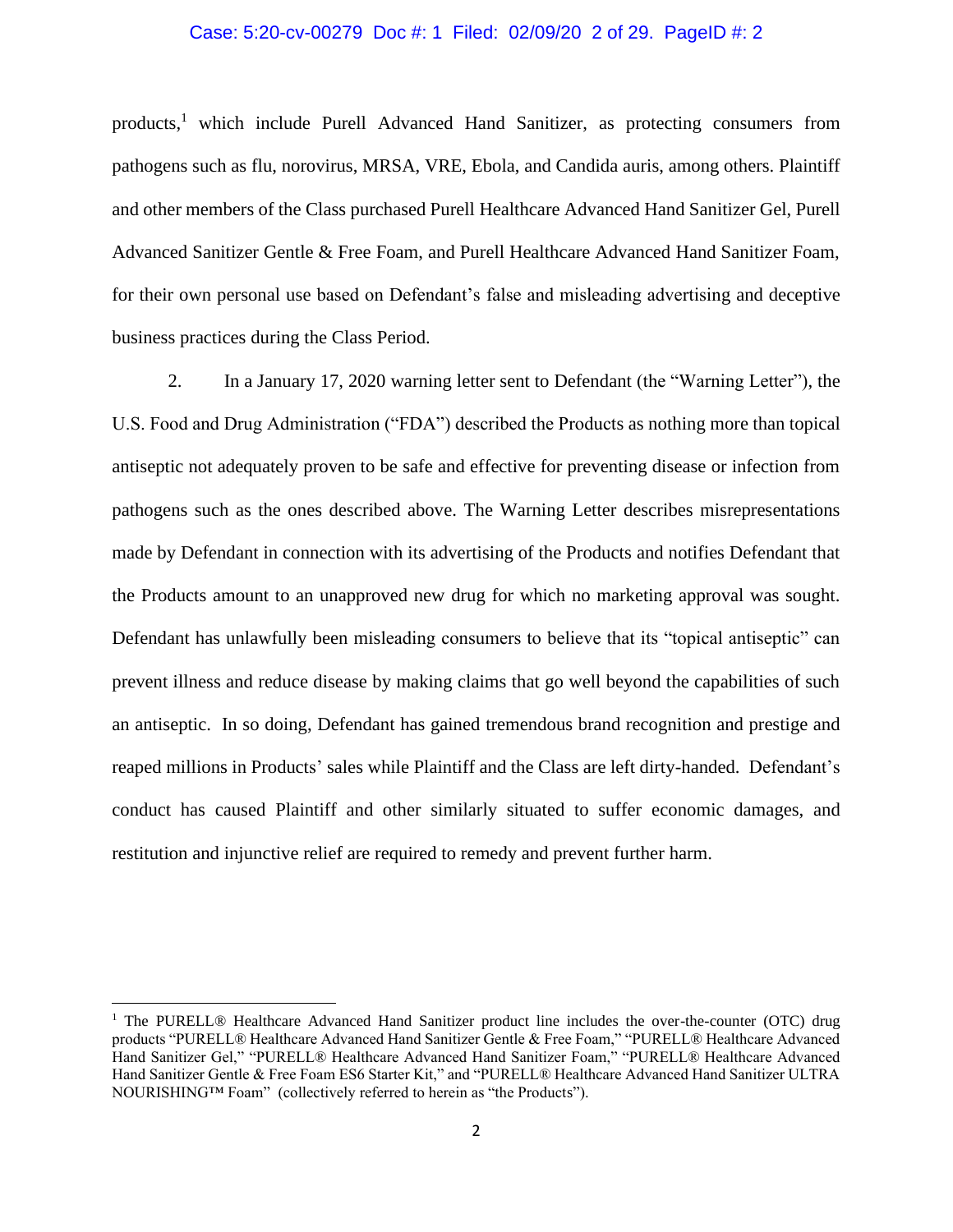## **Parties**

3. Plaintiff Cliff Jurkiewicz is a resident and citizen of Montgomery County in the Commonwealth of Pennsylvania.

4. Defendant Gojo Industries, Inc. is a privately held Ohio corporation with its principal place of business in Akron, Ohio. It is a citizen of the State of Ohio.

5. Defendant is engaged in the business of manufacturing and distribution of hand hygiene products, including hand sanitizers. Defendant sells its Products at retail stores throughout the country, including Ohio and Pennsylvania, and through the Internet.

## **Jurisdiction and Venue**

6. This Court has jurisdiction over this action under the Class Action Fairness Act of 2005 ("CAFA"), 28 U.S.C. §1332(d), because at least one Class member is of diverse citizenship from one defendant, there are more than 100 Class members, and the aggregate amount in controversy exceeds \$5 million, exclusive of interest and costs.

7. The Northern District of Ohio has personal jurisdiction over Defendant because it is headquartered in Akron, Ohio and conducts substantial business in this District through its headquarters, retail stores, and Internet sales.

8. Venue is proper in this District under 28 U.S.C. §1391(b) because Defendant is headquartered in this District and has caused harm to Plaintiff and certain class members residing in this District.

## **II. FACTUAL ALLEGATIONS**

9. Defendant's Products' marketing claims are present on the Products themselves, the Products' websites, including Frequently Asked Questions pages, blogs, and social media pages. The false and misleading claims include, among others, that the Products "kills more than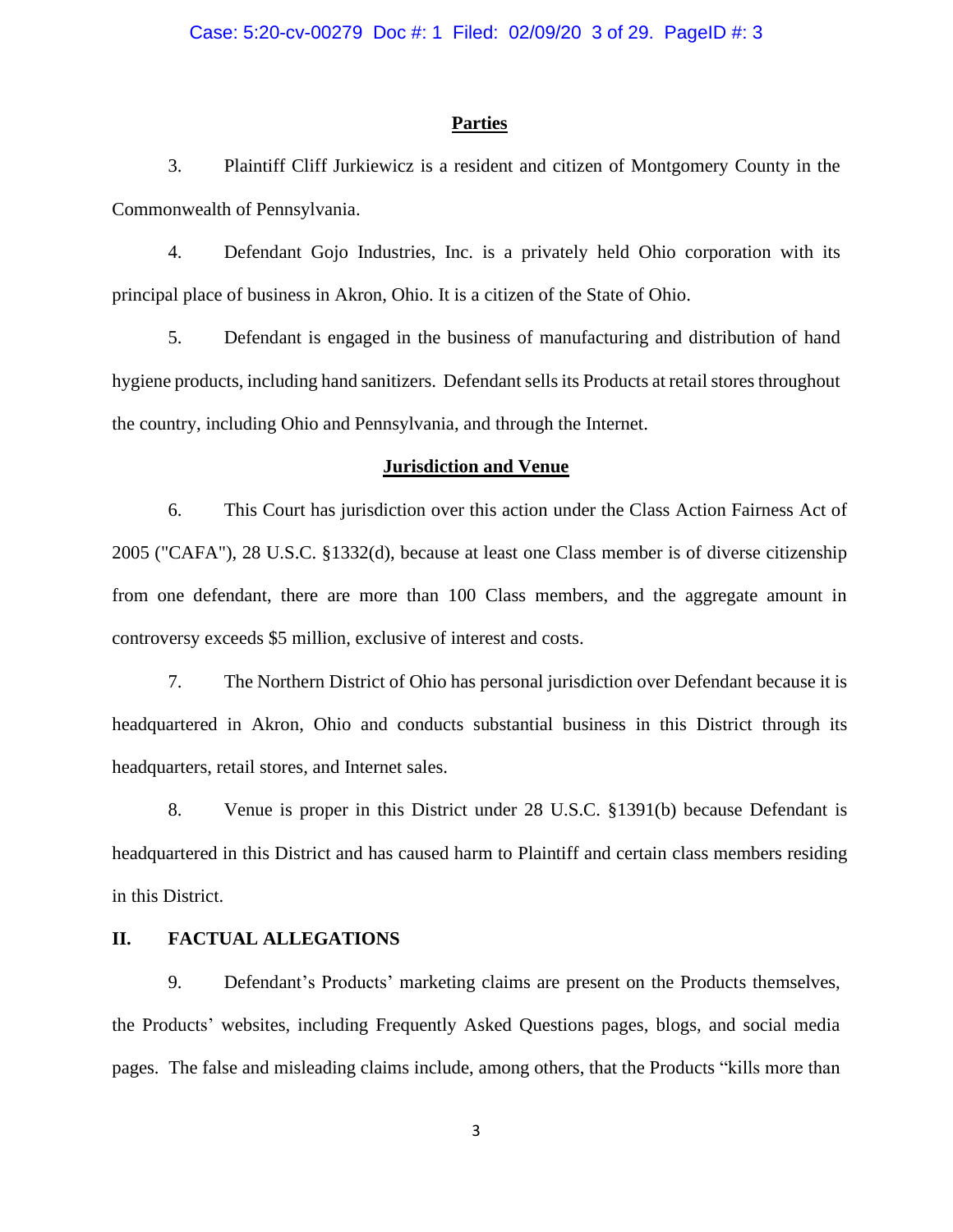## Case: 5:20-cv-00279 Doc #: 1 Filed: 02/09/20 4 of 29. PageID #: 4

99.99% of most common germs that may cause illness in a healthcare setting, including MRSA [methicillin-resistant Staphylococcus aureus] and VRE [vancomycin-resistant enterococci]."<sup>2</sup>

10. Defendant also claims that the Products "[c]an reduce student absenteeism by up to 51%.... Additionally, teachers who follow this program also experience a reduction of absenteeism."<sup>3</sup>

11. In discussing infectious diseases, Purell claims that Purell Hand Sanitizer Products "may be effective against viruses such as the Ebola virus, norovirus, and influenza" and that "the World Health Organization (WHO) and the Centers for Disease Control and Prevention (CDC) are recommending the use of alcohol-based hand sanitizer as a preventative measure for flu prevention." 4

12. Notably, however, hand washing is the primary method to prevent the spread of influenza (aside from vaccination). <sup>5</sup> The CDC only recommends using hand sanitizer if soap and water are not available.<sup>6</sup>Plaintiff Jurkiewicz frequently travels around the United States of America, including visiting many regional and international airports, and regularly purchases Defendant's Purell Healthcare Advanced Hand Sanitizer Gentle & Free Foam, Purell Healthcare Advanced Hand Sanitizer Gel, and Purell Healthcare Advanced Hand Sanitizer Foam at CVS, Walmart, Landis Supermarkets, and Giant Supermarkets in the Commonwealth of Pennsylvania for between \$3 to \$20 (multi-packs) during the Class Period.

13. Plaintiff has regularly purchased the Products referenced herein since at least 2006.

<sup>&</sup>lt;sup>2</sup> FDA, Warning Letter to Gojo Industries, Inc., January 17, 2020, MARS-CMS 599132.

<sup>3</sup> FDA, Warning Letter to Gojo Industries, Inc., January 17, 2020, MARS-CMS 599132.

<sup>4</sup> FDA, Warning Letter to Gojo Industries, Inc., January 17, 2020, MARS-CMS 599132.

<sup>5</sup> A 2018 study suggested that certain bacteria may develop tolerance to alcohol-based sanitizers over time Sacha J. Pidot, et al., *Increasing tolerance of hospital Enterococcus faecium to handwash alcohols,* Science Translational Medicine, 01 Aug 2018: Vol. 10, Issue 452 (https://stm.sciencemag.org/content/10/452/eaar6115). *See also* https://www.cdc.gov/flu/prevent/preventing.htm.

<sup>6</sup> https://www.cdc.gov/flu/treatment/whatyoushould.htm (last visited on February 9, 2020).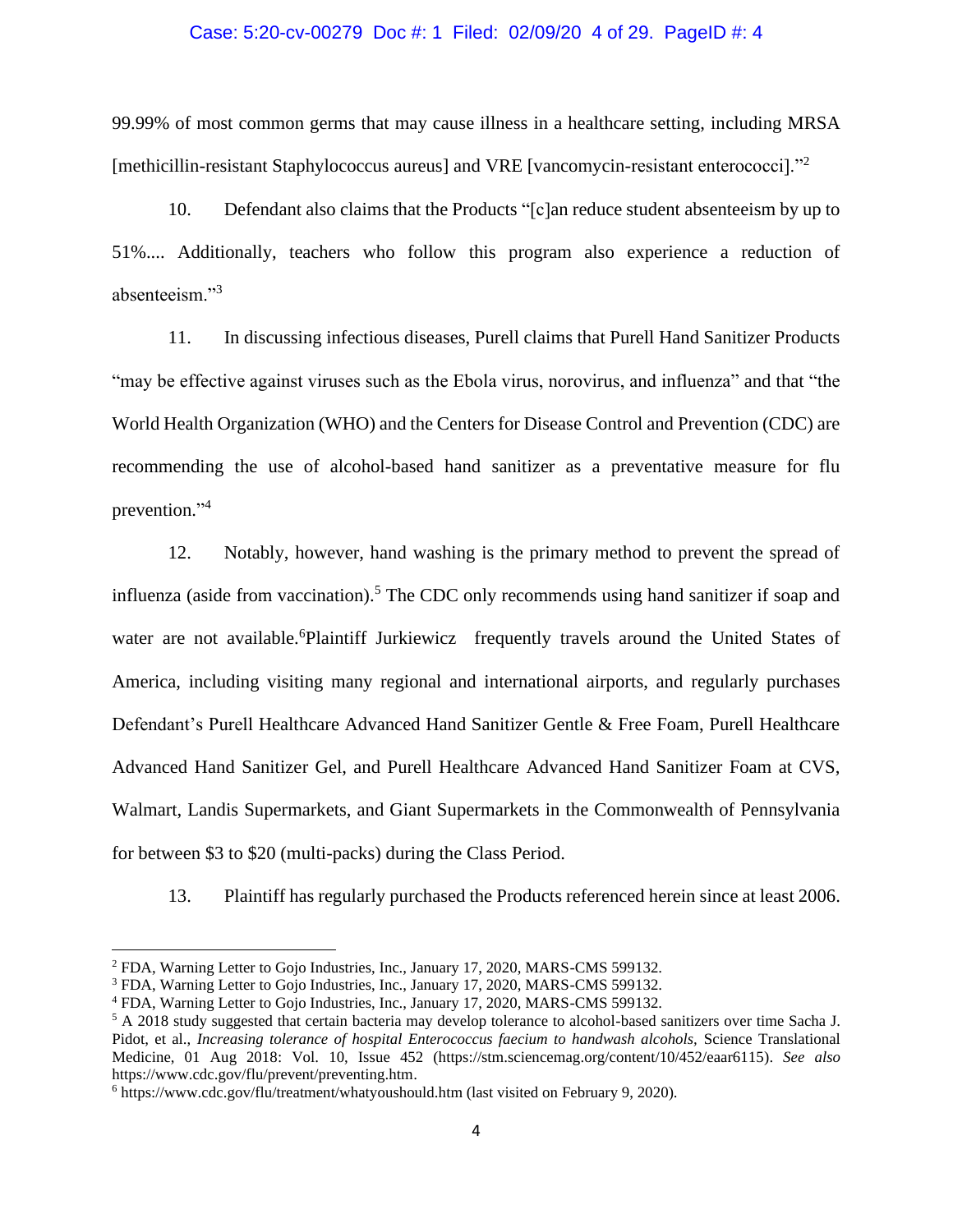## Case: 5:20-cv-00279 Doc #: 1 Filed: 02/09/20 5 of 29. PageID #: 5

14. During the Class Period, Plaintiff purchased the Products in the states of Pennsylvania, California, Florida, New Jersey, Massachusetts, Virginia, Washington, D.C., and Hawaii.

15. Plaintiff regularly travels from his home in Pennsylvania to California from 2011 to the present and regularly purchased the Products so that he may carry them with him while traveling. During traveling to and from California, he generally purchases the travel size of the Products due to TSA restrictions on liquid carry-on items. While in California, he typically purchases the Products at Hudson News in Los Angeles International Airport (LAX) and from various CVS locations in and around Los Angeles. Plaintiff last purchased the Products on December 7, 2019 at CVS located at 1026 S. Broadway, Suite A, Los Angeles, CA 90015.

16. Plaintiff also frequently uses the publicly available liquid, foam, and/or wipes of the Products when using shopping carts at the store.

17. Before and while using the Products, Plaintiff researched and read advertisements regarding the Products ability to kill germs. But for reviewing these advertisements about the Products ability to kill germs, Plaintiff would not have purchased the Products.

18. Because of the Products' statements that it would kill virtually all germs, Plaintiff believed that he would be protected against viruses and bacteria while using the Products.

19. The Products Plaintiff purchased prominently displayed "Kills more than 99.9% of Germs…" on the front of the Products: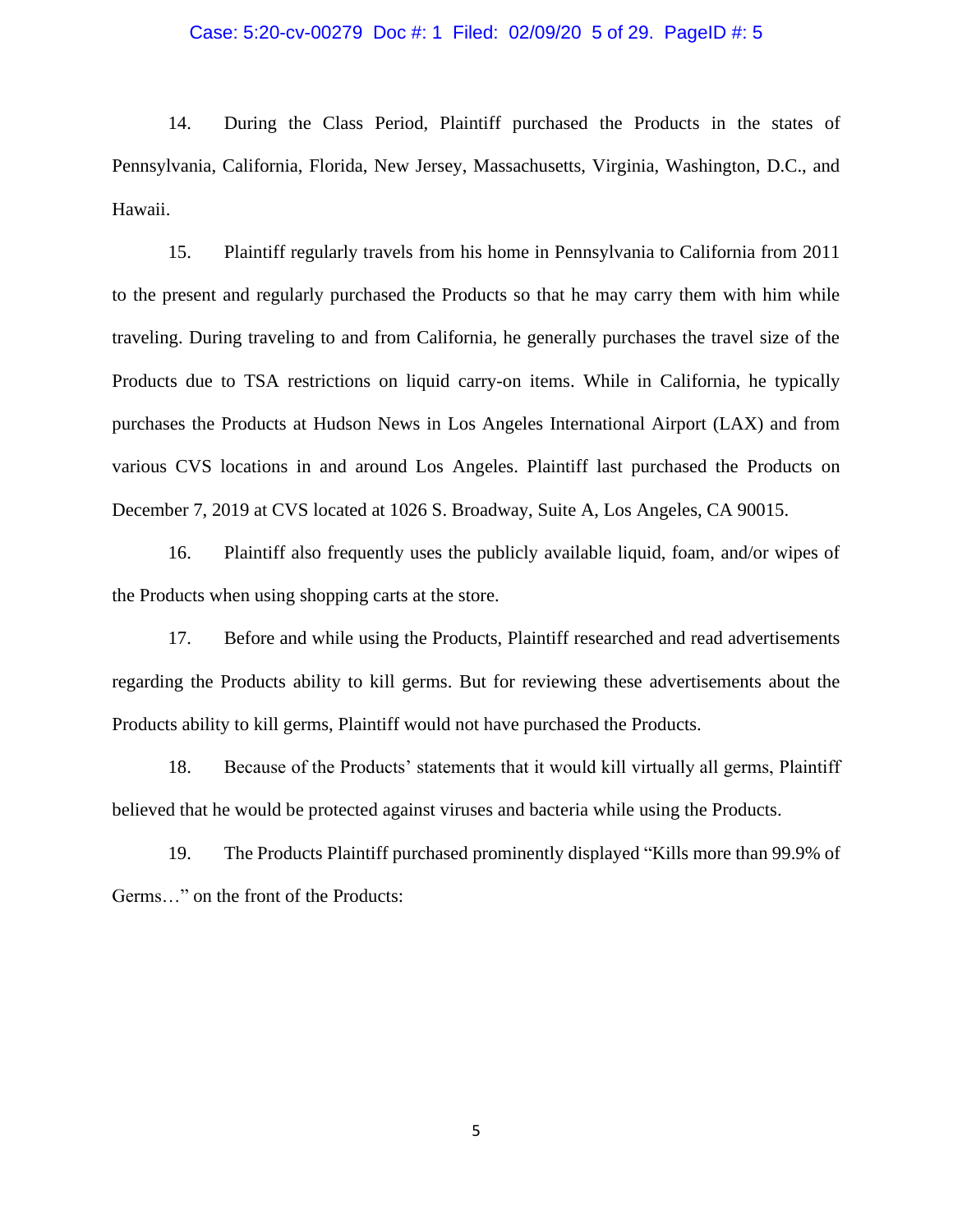

20. Germs are made up of bacteria, viruses, fungi, and protozoa.

21. By Defendant stating that its Products kill 99.99% of germs, it is actually stating that the Products kill 99.99% of bacteria and viruses. Defendant then makes the jump to the conclusion that by killing 99.99% of bacteria and viruses, this results in the Products preventing disease and reducing illness, which is not true.

22. Plaintiffs purchased the Products after reviewing Defendant's representation that its Products prevent disease or reduce infection from pathogens such as Ebola, MRSA, VRE, norovirus, flu, and Candida auris with the expectation that the Products indeed performed as Defendant represented.

23. If Plaintiff had known that the Products were not effective at preventing disease or illness, he would not have purchased the Products or would have paid substantially less for them.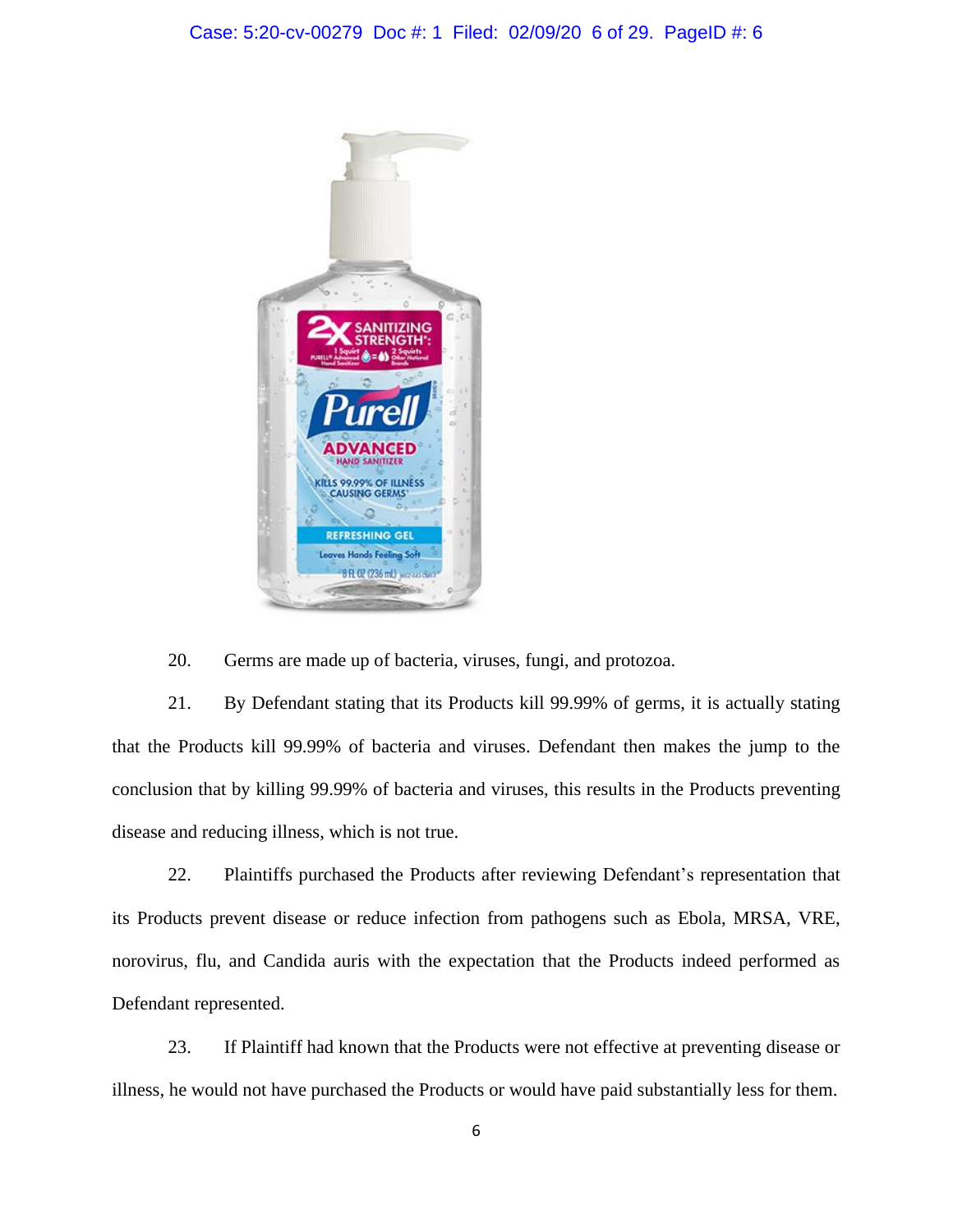## Case: 5:20-cv-00279 Doc #: 1 Filed: 02/09/20 7 of 29. PageID #: 7

24. Defendant manufactures, markets, and sells the Products online through its own website and other retailers, which it advertises on its website and Facebook page and related advertising materials as preventing disease.

25. At the time Plaintiff purchased the Products, Plaintiff believed the representations made on Defendant's Products' labels and website that the Products prevented disease and reduced illnesses. Plaintiff reasonably believed that the Products would prevent disease and reduce illness or purchased the Products after reviewing Defendant's representations that the Products prevented disease and reduced illnesses.

26. On information and belief, Defendant's Products' label, packaging, and advertising materials are prepared and/or approved by Defendant and/or its agents.

27. As mentioned in detail above, there is no evidence that Defendant's Products prevent disease or reduce illness.

28. The "FDA is currently not aware of any adequate and well-controlled studies demonstrating that killing or decreasing the number of bacteria or viruses on the skin by a certain magnitude produces a corresponding clinical reduction in infection or disease caused by such bacteria or virus." https://www.fda.gov/inspections-compliance-enforcement-and-criminalinvestigations/warning-letters/gojo-industries-inc-599132-01172020 (Last visited on 2/7/2020).

29. Consequently, Defendant's Products are misleading by marketing as preventing disease and reducing illness.

30. Defendant knew or should have known that its Products' labels and advertising materials were misleading or false.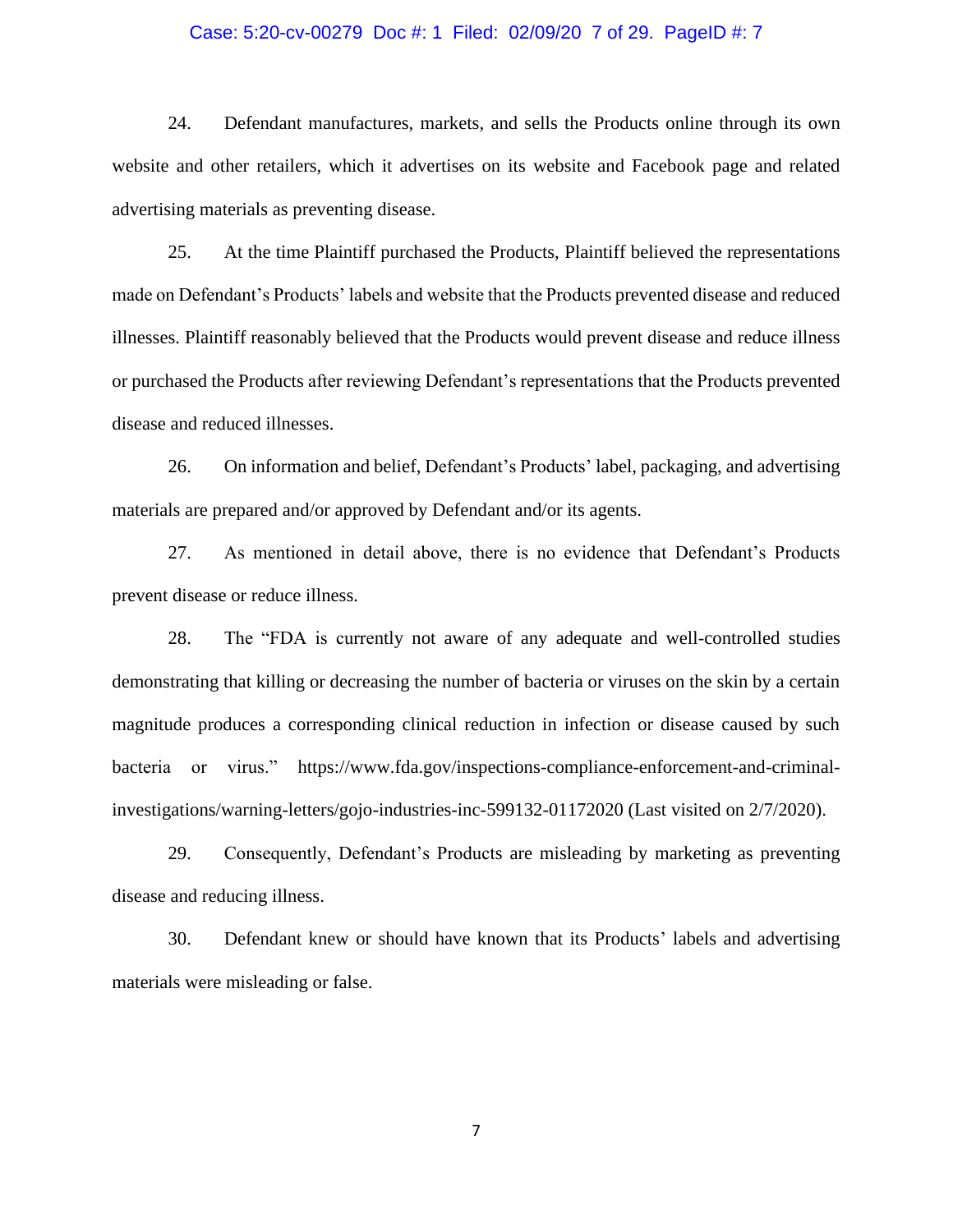## Case: 5:20-cv-00279 Doc #: 1 Filed: 02/09/20 8 of 29. PageID #: 8

31. Because of Defendant's unfair and deceptive advertising and manufacturing practices, Plaintiff and other consumers similarly situated purchased and overpaid for Defendant's Products under the false impression that the Products prevented disease and reduced illness.

32. Had Plaintiff been aware that there was no evidence that the Products prevented disease and reduced illness, Plaintiff would not have purchased the Products. In other words, Plaintiff would not have purchased Defendant's Products but for the representations on the Products' related advertising.

33. Plaintiff and others similarly situated were exposed to and reviewed the same material misrepresentations made on Defendant's Products' labels and website, where Defendant sold, and currently sells, its Products to consumers throughout the State of California and the United States.

34. As a result of Defendant's false and misleading statements, Plaintiff and others similarly situated consumers purchased tens or hundreds of thousands, of units of Defendant's Products, and have suffered, and continue to suffer, injury in fact through the loss of money and/or property.

35. Included within the demands of this Complaint are any products manufactured by Defendant, which are characterized by Defendant as "hand sanitizers".

36. This action seeks, among other things, equitable and injunctive relief, restitution of all amounts illegally obtained, and disgorgement of any and all ill-gotten gains as a result of the misconduct alleged herein.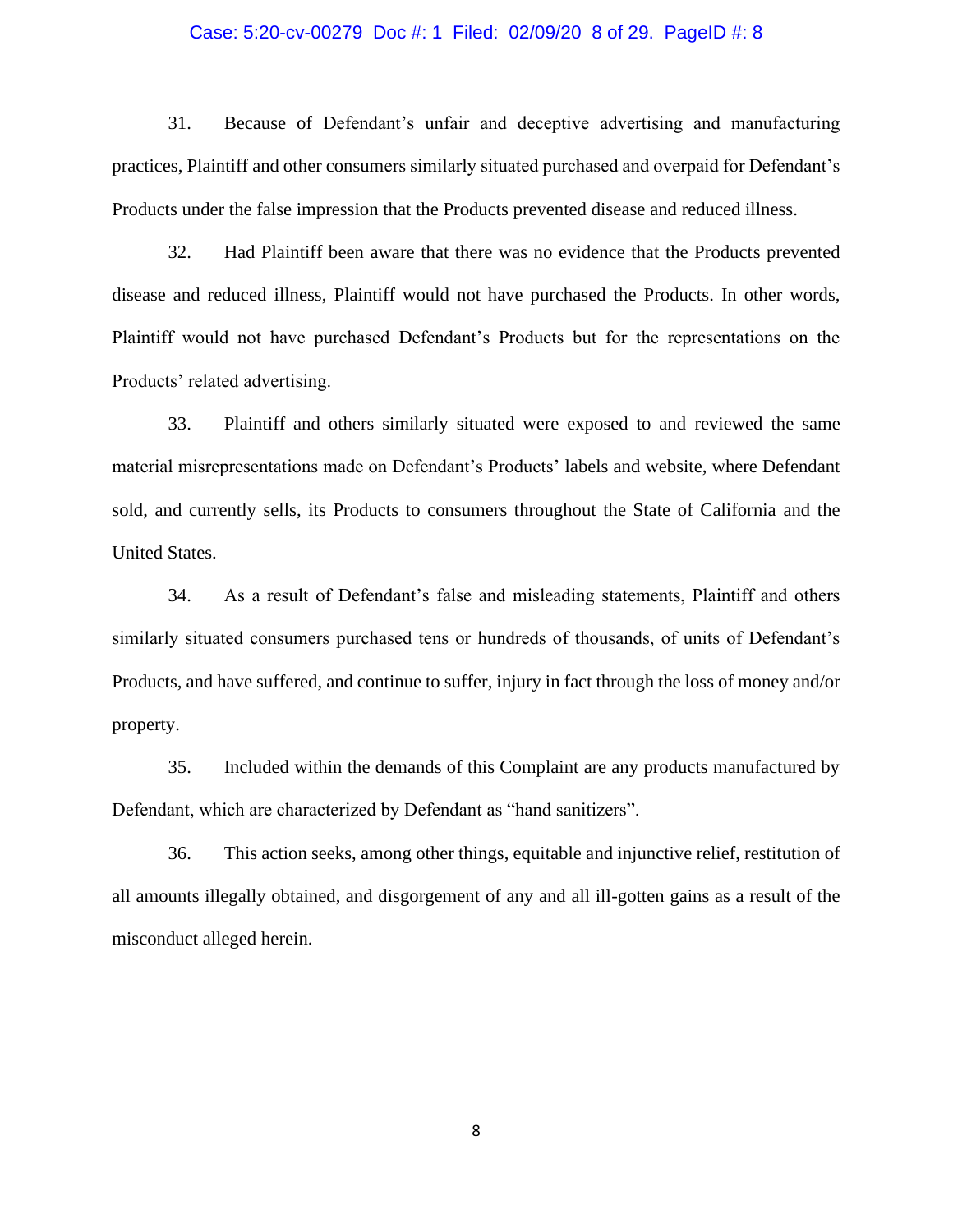#### Case: 5:20-cv-00279 Doc #: 1 Filed: 02/09/20 9 of 29. PageID #: 9

37. Defendant dominates the hand sanitizer market. According to Purell's website, "[i]n 1997, PURELL® Hand Sanitizer was made available to consumers. It soon became America's #1 hand sanitizer and a significant part of popular culture."<sup>7</sup>

38. Purell is everywhere. It is used in people's homes, shopping areas, airports, schools, and carried around by Class Members in school backpacks, purses, and briefcases.

39. As Defendant says on the Purell website, "[t]oday, PURELL® Hand Sanitizer remains one of the most recognized brands in the world. It defines the hand sanitizer category and is the brand most preferred by doctors, professionals and consumers everywhere."<sup>8</sup>

40. For years, Defendant has patterned its advertising using a consistent playbook. First, scare people about the flu. Second, given them some tips on reducing the chances of infection.

41. Third, slip in a recommendation to use a hand sanitizer either in addition to washing hands with soap and water or in place of soap and water if they are not available. Fourth, let consumers see the words "flu" and "Purell" in the same space. Fifth, let consumers reach the inference that Purell must prevent and reduce the flu and other viruses based on the wording and images used. Purell is everywhere. It is used in people's homes, shopping areas, airports, schools, and carried around by Class Members in school backpacks, purses, and briefcases.

## **III. CLASS ACTION ALLEGATIONS**

42. Plaintiff brings this action on behalf of himself and a class ("Nationwide Class" or

"Class") defined as follows:

All persons residing in the United States who, during the maximum period of time permitted by law, purchased Purell Products for personal, family or household purposes, and not for resale.<sup>9</sup>

<sup>7</sup> *See* https://www.purell.com/about-purell (last visited on 2/8/2020).

<sup>8</sup> *Id.*

<sup>9</sup> Plaintiff reserves the right to amend this definition as necessary.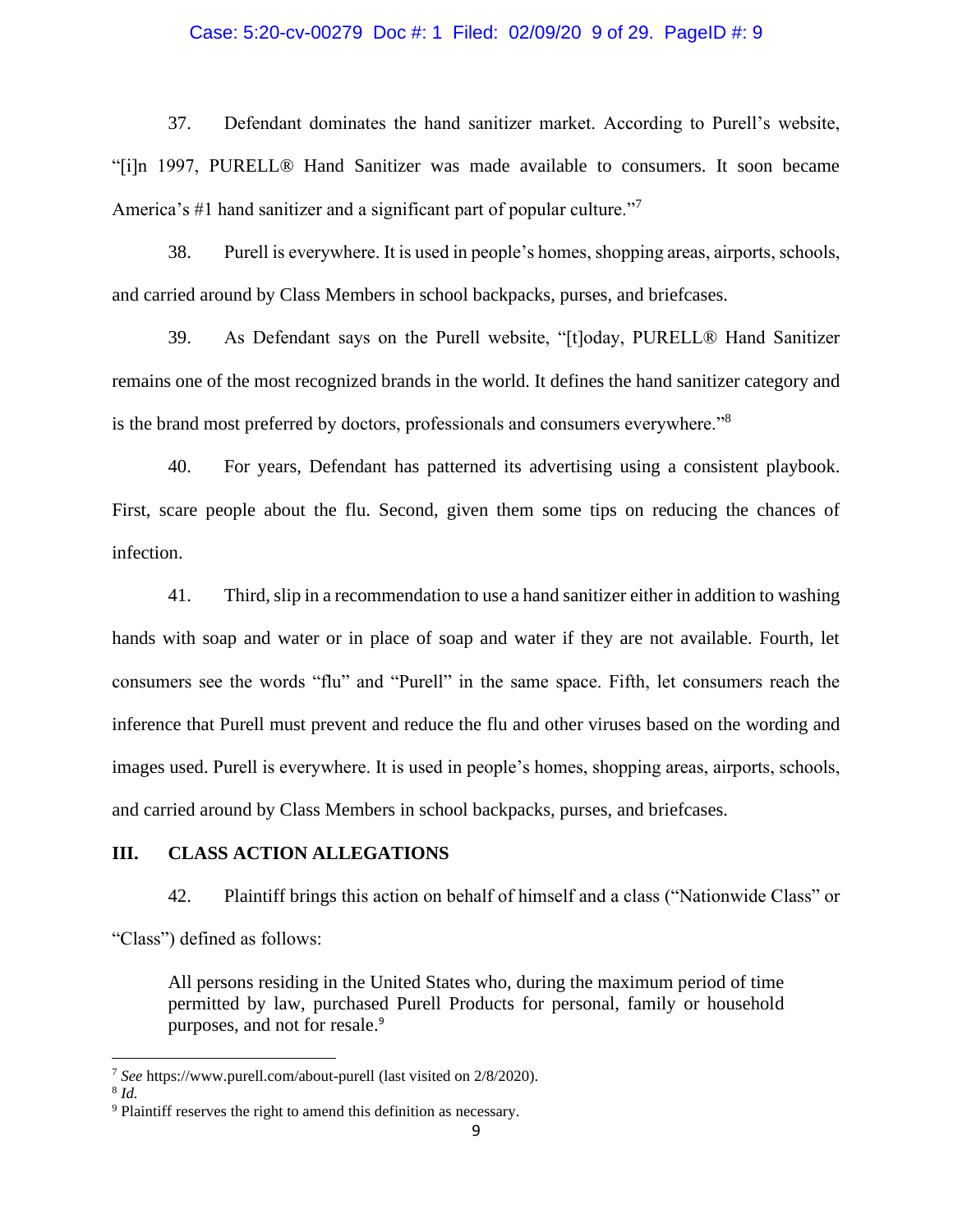## Case: 5:20-cv-00279 Doc #: 1 Filed: 02/09/20 10 of 29. PageID #: 10

43. Alternatively, Plaintiff brings this action on behalf of himself and the members of

the following subclass ("California Subclass"):

All persons residing in the State of California who, during the maximum period of time permitted by law, purchased Purell Products for personal, family or household purposes, and not for resale.<sup>10</sup>

44. Alternatively, Plaintiff brings this action on behalf of himself and the members of

the following subclass ("Pennsylvania Subclass"):

All persons residing in the Commonwealth of Pennsylvania who, during the maximum period of time permitted by law, purchased Purell Products for personal, family or household purposes, and not for resale.<sup>11</sup>

45. Specifically excluded from these definitions are (1) Defendant, any entity in which Defendant has a controlling interest, and its legal representatives, officers, directors, employees, assigns and successors; (2) the Judge to whom this case is assigned and any member of the District Court Judge's staff or immediate family; and (3) Class Counsel.

46. As used herein, "Class Members" shall mean and refer to the members of the Nationwide Class and all subclasses, including Plaintiff.

47. Plaintiff seeks only damages and equitable relief on behalf of himself and the Class

Members.

48. Members of the Class and Subclasses are so numerous that joinder is impracticable.

While the exact number of Class Members is unknown to Plaintiff, it is believed that the Class comprises at least hundreds of thousands of members geographically disbursed throughout the United States. Therefore, the Class Members are so numerous that individual joinder of all Class Members is impracticable under Fed. R. Civ. P. 23(a)(1).

<sup>&</sup>lt;sup>10</sup> Plaintiff reserves the right to amend this definition as necessary.

<sup>&</sup>lt;sup>11</sup> Plaintiff reserves the right to amend this definition as necessary.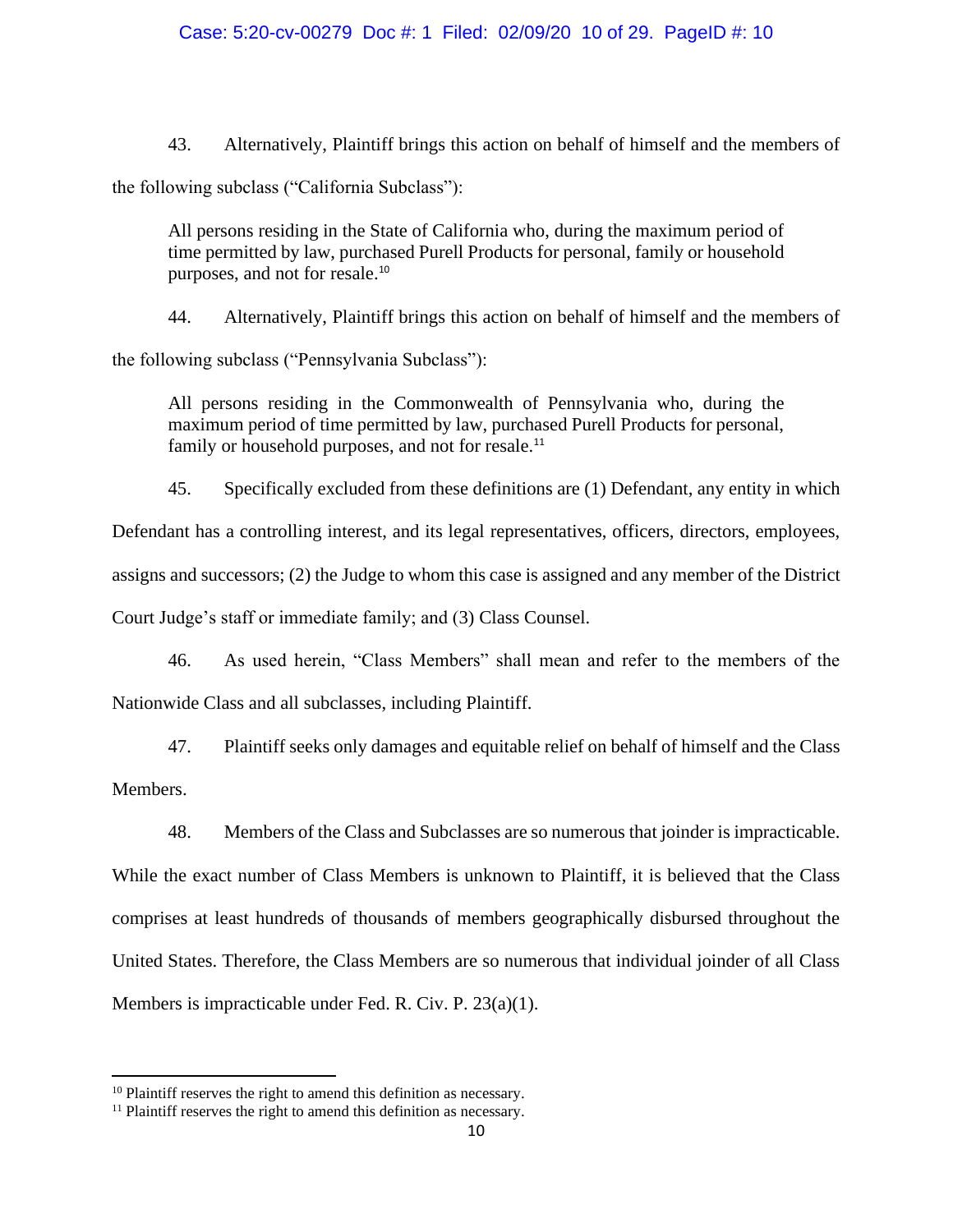## Case: 5:20-cv-00279 Doc #: 1 Filed: 02/09/20 11 of 29. PageID #: 11

49. Common questions of law and fact exist as to all Class Members, as required by Fed. R. Civ. P. 23(a)(2), and predominate over any individual questions, as required by Fed. R. Civ. P. 23(b)(3). These common legal and factual questions include:

- a. Whether Defendant's branding and packaging was deceptive in that it conveyed to the reasonable consumer that the Products would prevent disease and reduce illness.
- b. Whether Defendant's claim that the Purell Products are effective at preventing disease and reducing illness;
- c. Whether Defendant's claims and representations, as alleged herein, are untrue, misleading, and/or likely to deceive the average consumer;
- d. Whether Defendant's conduct violates the Ohio Consumer Sales Practices Act, Ohio Revised Code § 1345.01 *et seq*.;
- e. Whether Defendant's conduct violates the Pennsylvania Unfair Practices and Consumer Protection Law, 73 Pa. Cons. Stat. §§ 201-2 & 201-3 *et seq.*;
- f. Whether Defendant's conduct violates California Civil Code §§ 1750, *et seq*.;
- g. Whether Defendant's advertising is false, untrue, or misleading within the meaning of California Business and Professions Code §§ 17500, *et seq*.;
- h. Whether Defendant's conduct is an unfair, fraudulent, or unlawful act or practice within the meaning of California Business & Professions Code §§ 17200, *et seq*.;
- i. Whether Defendant should be ordered to disgorge all or part of the ill-gotten profits it received from the sale of the Purell Products; and,
- j. Whether Plaintiff, the Class, and the Subclasses are entitled to damages, including compensatory, exemplary, punitive and statutory damages, and the amount of such damages.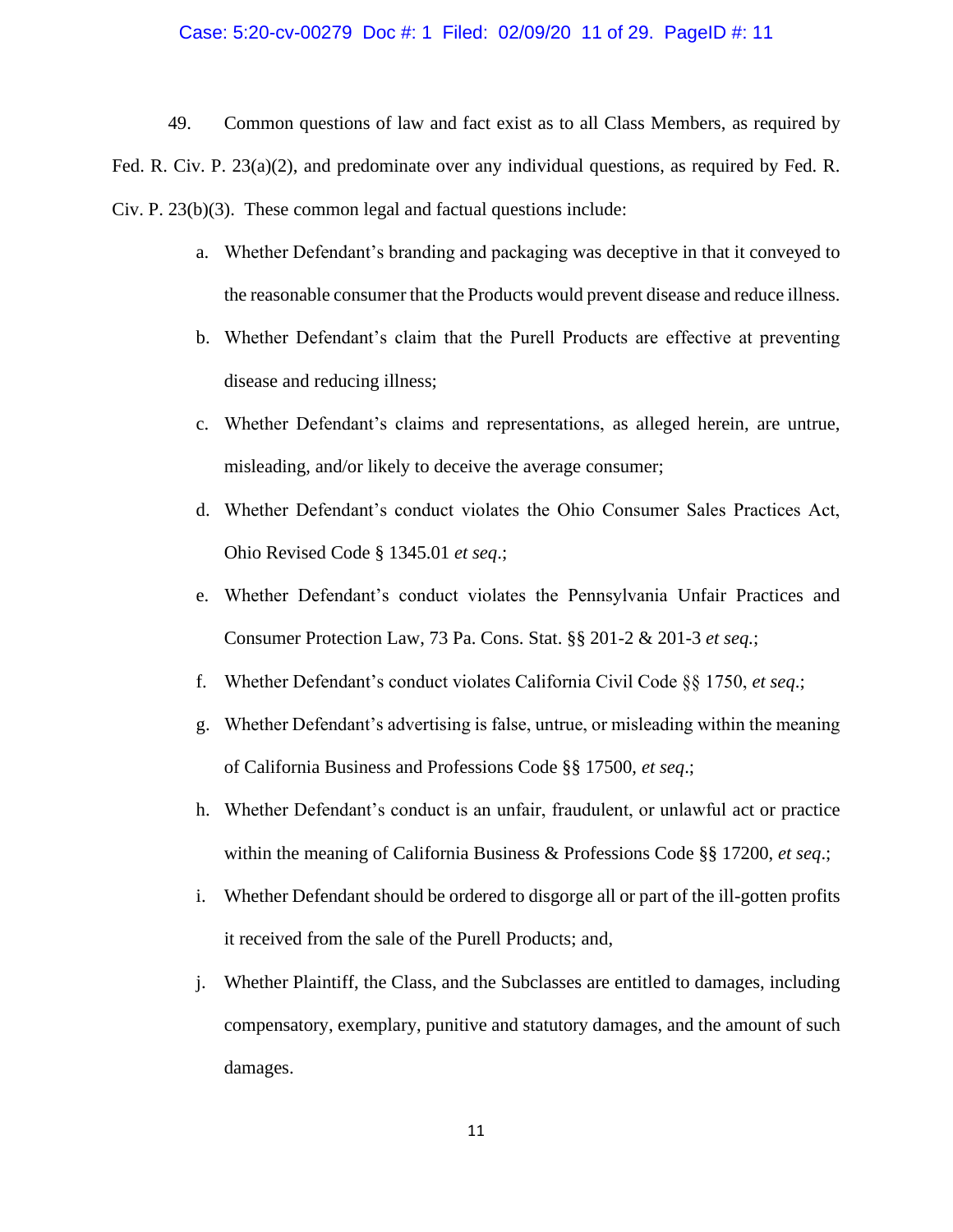## Case: 5:20-cv-00279 Doc #: 1 Filed: 02/09/20 12 of 29. PageID #: 12

50. Plaintiff's claims are typical of the claims of the Class Members whom he seeks to represent under Fed. R. Civ. P. 23(a)(3) because Plaintiff and each Class Member have been similarly affected by Defendant's actionable conduct. Plaintiff and all members of the Class purchased Products that are either worthless or worth substantially less than the price paid to purchase the Products In addition, Defendant's conduct and omissions that gave rise to the claims of Plaintiff, Class Members, and the Subclasses is the same for all Class and Subclass Members.

51. Plaintiff will fairly and adequately represent and protect the interests of the Class Members as required by Fed. R. Civ. P.  $23(a)(4)$ . Plaintiff is an adequate representative because his interests do not conflict with the interests of the Class Members. Further, Plaintiff has retained counsel competent and experienced in complex class action litigation and Plaintiff intends to prosecute this action vigorously. Therefore, the interests of the Class Members will be fairly and adequately protected.

52. A class action is appropriate under Fed. R. Civ. P. 23(b)(3) because a class action is superior to any other available means for fairly and efficiently adjudicating the controversy. In this regard, the Class Members' interests in individually controlling the prosecution of separate actions is low given the magnitude, burden, and expense of individual prosecutions against a large corporation such as Defendant. Further, neither Plaintiff nor his counsel are aware of any other ongoing class litigation concerning this controversy. It is desirable to concentrate this litigation in this forum to avoid burdening the courts with individual lawsuits. Individualized litigation presents a potential for inconsistent or contradictory judgments, and also increases the delay and expense to all parties and the court system presented by the legal and factual issues of this case. By contrast, the class action procedure here will have no management difficulties.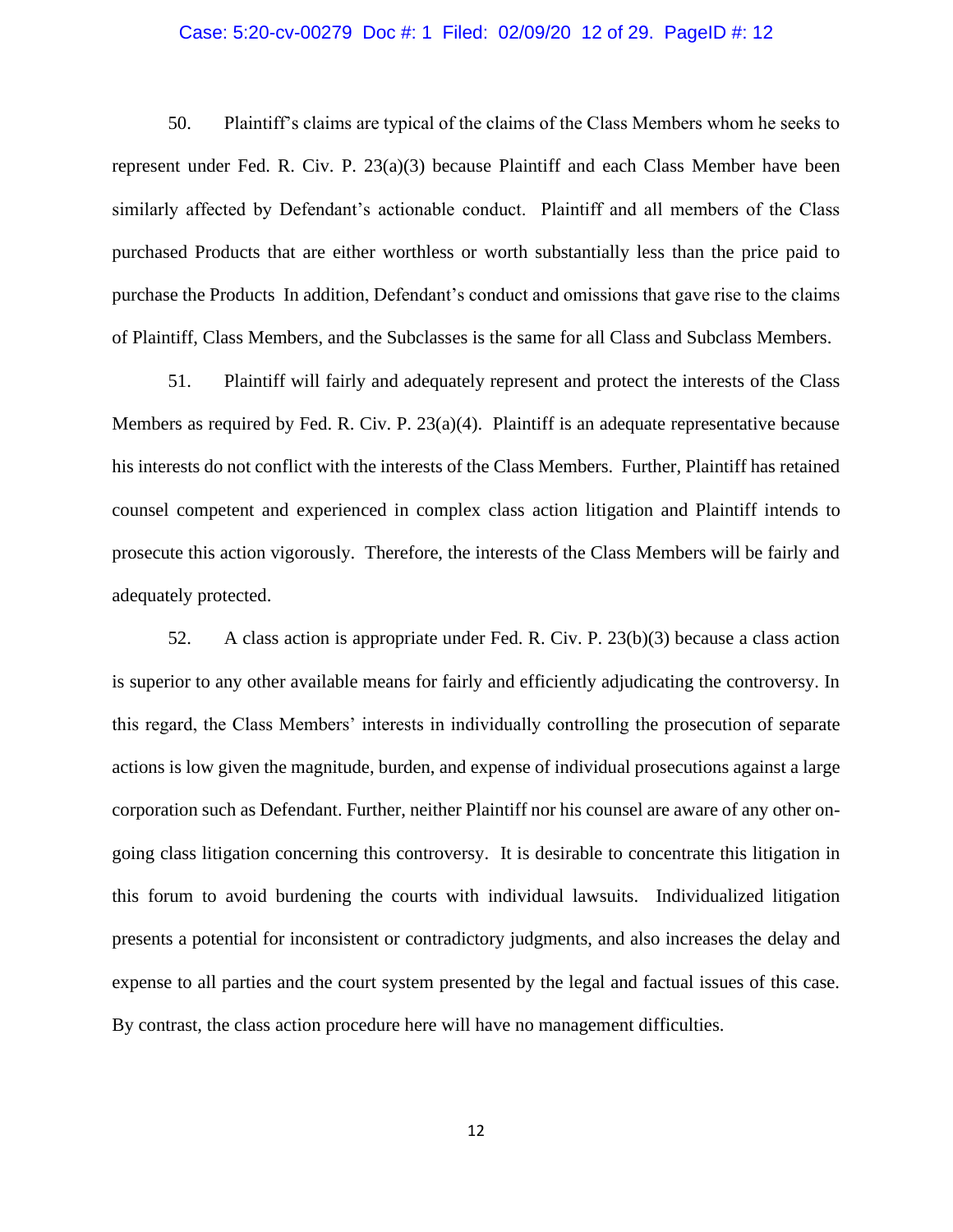## Case: 5:20-cv-00279 Doc #: 1 Filed: 02/09/20 13 of 29. PageID #: 13

53. Defendant has acted or refused to act on grounds generally applicable to the Class, thereby making appropriate final injunctive relief or corresponding declaratory relief with respect to the Class as a whole.

## **IV. CAUSES OF ACTION**

## **COUNT I**

## **Violation of Ohio Consumer Sales Practices Act; Ohio Revised Code § 1345.01** *et seq***. (on behalf of Nationwide Class)**

54. Plaintiff restates and incorporates all other allegations in this Complaint as though fully pled herein.

55. Defendant is a supplier within the definition of the Ohio Consumer Sales Practices Act, Ohio Revised Code § 1345.01 ("CSPA"), as it supplied and manufactured the Products that Plaintiff and members of the Class purchased.

56. Plaintiff and Class members are consumers as defined in the CSPA.

57. Plaintiff and the Class purchased the Products after reviewing Defendant's representations that the Products prevent and/or reduce disease and illness. These were consumer transactions.

58. But for Defendant's misleading statements about the Products preventing and/or reducing disease and illness, Plaintiff and the Class would not have purchased the Products or would have paid substantially less for the Products.

59. Defendant places deceptive representations about the Products on the Products' labels and in online advertisements on Defendant's website.

60. The specific promises and representations discussed and quoted throughout this complaint regarding the Products' ability to prevent and/or reduce disease and illness are misleading and deceptive.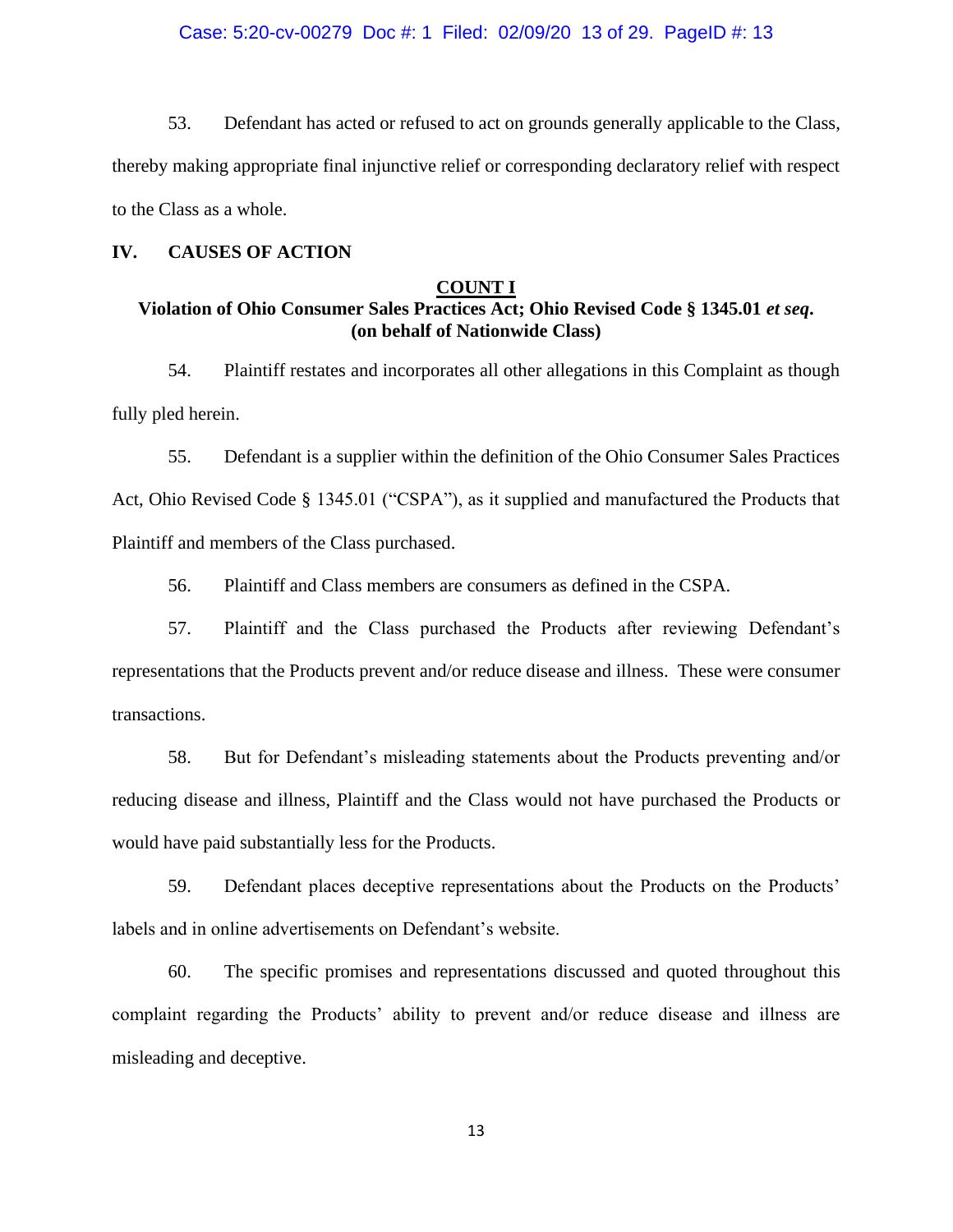#### Case: 5:20-cv-00279 Doc #: 1 Filed: 02/09/20 14 of 29. PageID #: 14

61. Defendant's representations regarding the Products' illness and disease prevention and/or reduction capabilities are material to a reasonable consumer and were designed to affect consumer decisions and conduct.

62. Defendant understood and intended that the representations about the Products' disease and illness prevention and/or reduction capabilities would influence consumer behavior.

63. Defendant understands it has an obligation to ensure the honesty of all promotions and avoid misleading the public regarding its Products.

64. Defendant's misleading statements in point of sale materials, on its website and on the actual Products, constitute unfair, deceptive, and/or unconscionable acts or practices in connection with consumer transactions involving the sale of hand sanitizer to Plaintiff and the Class.

65. Defendant's acts and practices offend public policy as established by statute.

66. Defendant's acts and practices are immoral, unethical, oppressive and unscrupulous.

67. Defendant's conduct substantially injured actual and potential consumers, the public and competition in each of the states in which the Products were sold. As Defendant knows, Plaintiff and Class members would not pay the prices they paid absent Defendant's false and misleading representations about the Products' disease and illness prevention capabilities or would have paid substantially less for the Products.

68. Defendant's conduct materially affected available information regarding its products to consumers nationwide and in each state in which the Products were sold. Defendant's conduct thus improperly distorted the information available to the public regarding the Products.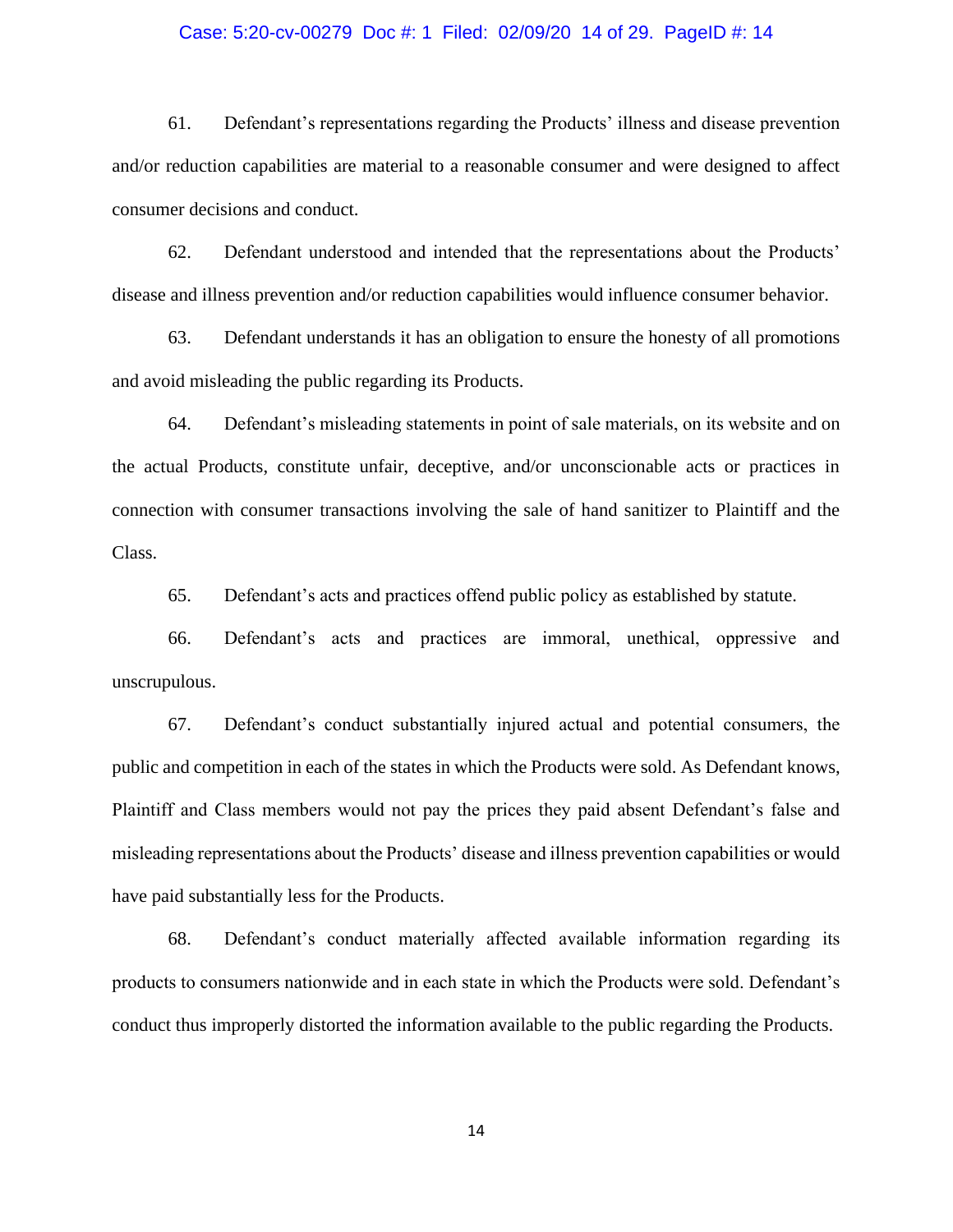## Case: 5:20-cv-00279 Doc #: 1 Filed: 02/09/20 15 of 29. PageID #: 15

69. Defendant's actions caused consumers to overpay for the Products. These injuries are not outweighed by any countervailing benefits to consumers or competition. No legally cognizable benefit to consumers or competition results from Defendant's misconduct.

70. Defendant's actions involved information material to the Products' purchases. The misleading nature of the promises or affirmations at the point of sale, online, on the actual Products and other similar representations, and the failure to include necessary explanatory information regarding such representations, were material to the price at which consumers purchased the Products.

71. Because the representations about disease and illness prevention and germ-killing capability involve technical and/or medical information that an ordinary consumer could not readily test or verify, consumers could not have reasonably avoided the losses caused by misrepresentations forming the basis for the Products' price.

72. Plaintiff and the Class purchased the Products for personal, family or household use and not for resale. Thus, the practices discussed above constitute unfair, unconscionable, deceptive, or unlawful acts or business practices in violation of the CSPA.

73. The foregoing unfair and deceptive practices directly, foreseeably, and proximately caused Plaintiff and the Class to suffer an ascertainable loss when they paid a premium for the Products above and beyond what they should have paid and provided Defendant more in revenues for the Products than they could have received absent its false and misleading representations.

74. The Products either have no effect on the prevention or reduction of disease and illness, or such a marginal effect that the representations about the Products' ability to prevent and/or reduce disease and illness creates a capacity to mislead the average consumer.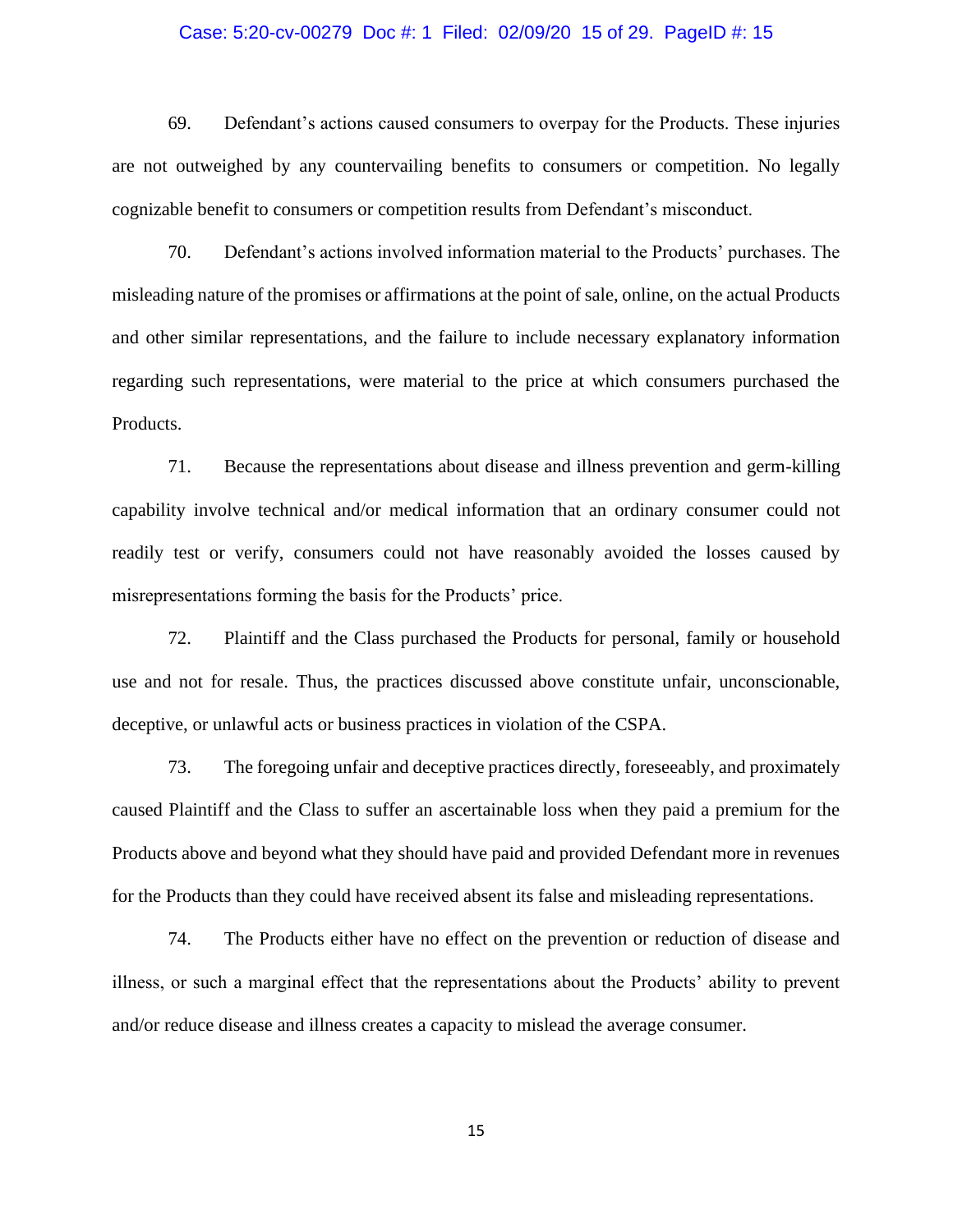## Case: 5:20-cv-00279 Doc #: 1 Filed: 02/09/20 16 of 29. PageID #: 16

75. As described throughout this Complaint, Defendant violated R.C. 1345.02 by engaging in the following acts and practices:

- a. Committing unfair or deceptive acts or practices in connection with consumer transactions. R.C. 1345.02(A).
- b. Representing that the Products have sponsorship, approval, performance characteristics, accessories, uses, or benefits that they do not have. R.C.  $1345.02(B)(1)$ .
- c. Representing that the Products are of a particular standard, quality, grade, style, prescription, or model that they are not. R.C. 1345.02(B)(2).
- d. Representing that the Products are available to consumers for reasons that do not exist. R.C. 1345.02(B)(4).
- e. Representing that the Products have been supplied in accordance with previous representations when they have not. R.C. 1345.02(B)(5).
- f. Representing that Defendant and/or the Products have sponsorship, approval, or affiliations that they do not have. R.C. 1345.02(B)(9).

76. As described herein, Defendant further violated the CSPA by engaging in the following unconscionable acts and practices proscribed by R.C. 1345.03:

> a. Knowledge at the time Plaintiff and the Class members purchased the Products that the price of the Products was substantially in excess of the price at which similar products or services were readily obtainable in similar consumer transactions by like consumers. R.C. 1345.02(B)(2).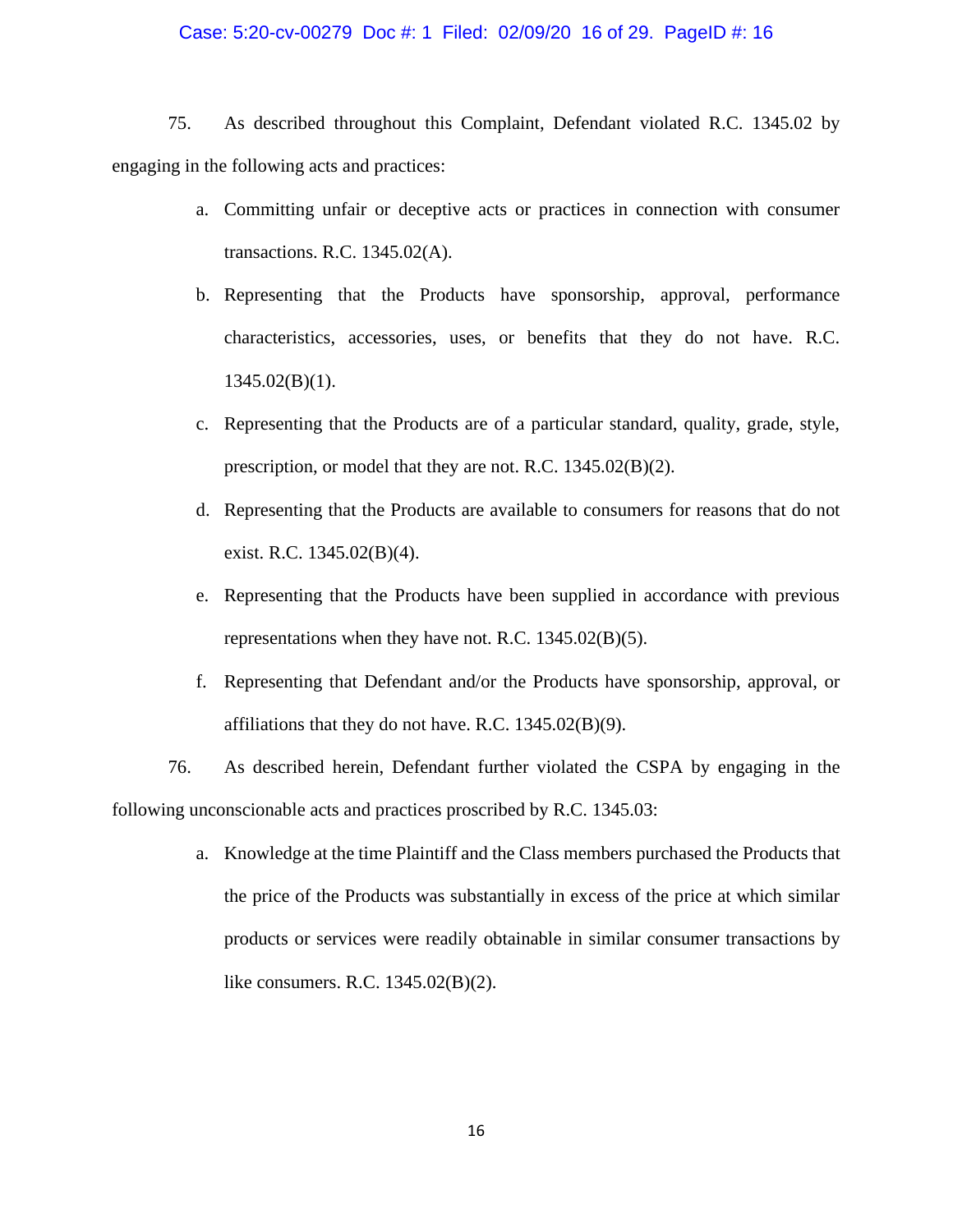- b. Selling the Products to Plaintiff and the Class members when it knew at the time of the transactions that Plaintiff and the Class members were unable to receive a substantial benefit from the transaction. R.C. 1345.03(B)(3).
- c. Knowingly making misleading statements of fact on which Plaintiff and the Class members were likely to—and indeed did—rely on such statements to their detriment. R.C. 1345.02(B)(6).

77. Defendant was on notice before the filing of this suit that its conduct in misleading consumers about the Products was a violation of the CSPA. The following cases providing such notice appear in the Ohio Attorney General's Public Inspection File:

- a. *In re MillerCoors*, PIF No. 10002740 (Dec. 23, 2008) (company agrees to stop making, expressly or by implication, false or misleading health-related claims about its products);
- b. *Dann v Purdue Pharma, Inc.*, Franklin C.P. No. 07- CVH-05-6195, PIF No. 10002558 (May 08, 2007) (company prohibited from making misleading statements regarding the use of its drug product);
- c. *Cordray v. The Dannon Co., Inc.*, Franklin C.P. No. 10-CVH-12-18225, PIF No. 10002917 (Dec. 22, 2010) (company enjoined from making any express or implied claims that any of its products may be used in the diagnosis, cure, mitigation, treatment, or prevention of any disease);
- d. *DeWine v. GlaxoSmithKline, LLC*, Lucas C.P. No. CI2011-3928, PIF No. 10002956 (June 24, 2011) (company shall not make false, misleading or deceptive representations about drug products or make statements that cause likelihood of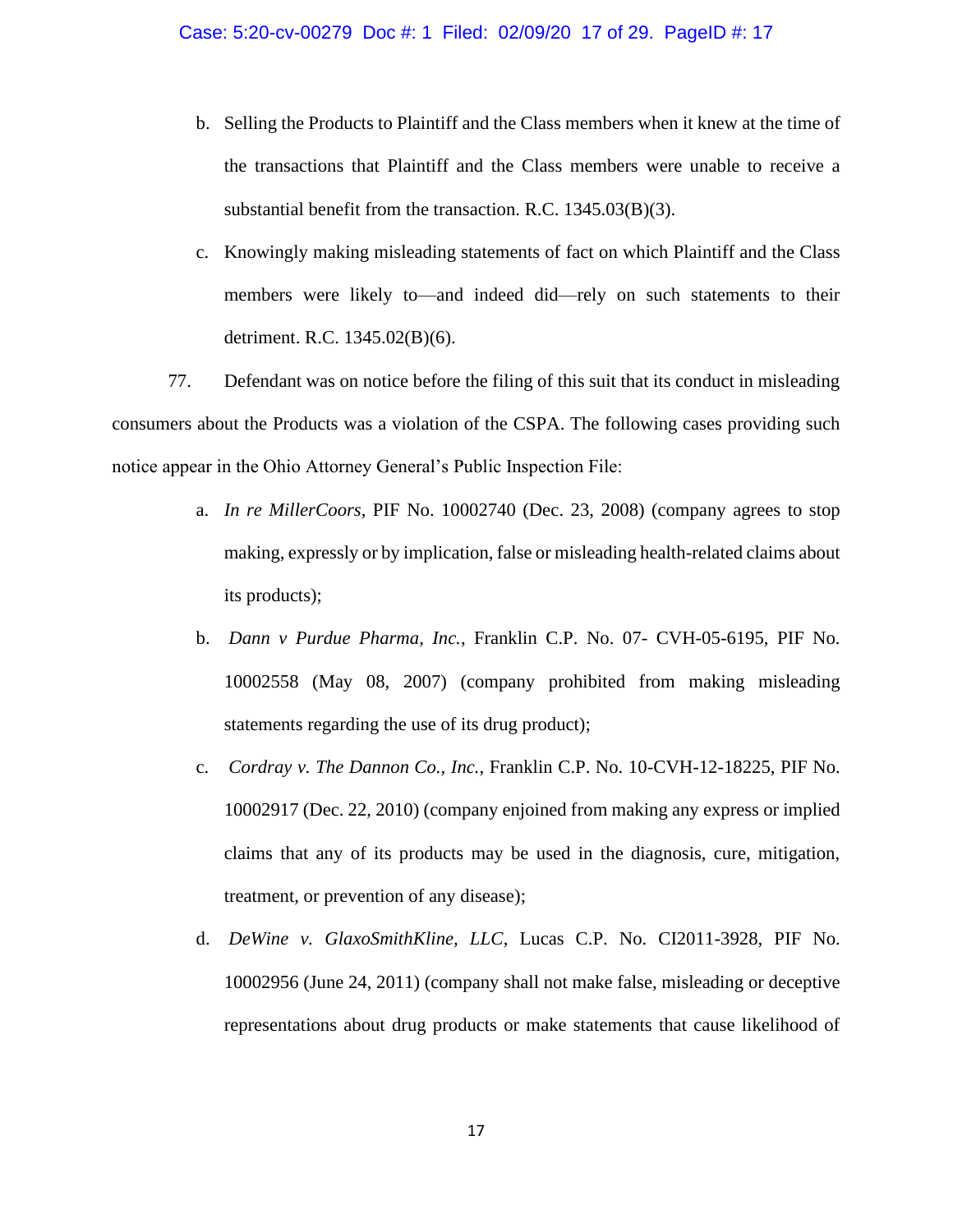#### Case: 5:20-cv-00279 Doc #: 1 Filed: 02/09/20 18 of 29. PageID #: 18

confusion or misunderstanding as to products' source, sponsorship, or certification);

- e. *In re Warner-Lambert Company, LLC*, PIF No. 10002243 (May 13, 2014) (company may not misrepresent the nature of scientific evidence relating to its drug product, disseminate written materials not appearing in peer reviewed scientific journals, or violate the Federal Food, Drug and Cosmetic Act);
- f. *Brown v. Professional Weight Control Systems, Inc.*, Cuyahoga C.P. No. 999183, No. 10000104 (Oct. 14, 1980) (company enjoined from not disclosing in its advertisements that its product is not "FDA-approved safe and effective" for its use as advertised);
- g. *Brown v. United Laboratories of Cleveland, Inc.*, Cuyahoga C.P. No. 996519, PIF No. 10000445 (May 7, 1980) (violation of CSPA to mislead consumers about FDA approval); and
- h. *See Lyons v. Brown*, Hamilton C.P. No. A-742156, PIF No. 10000304 (Nov. 5, 1979) (concluding that defendant violated the CSPA by misleading consumers about the quality of products).

78. Defendant was also on notice before the filing of this suit that its conduct in misleading consumers about the Products' characteristics was a violation of the CSPA because the actions taken by Defendant are "an act or practice declared to be deceptive or unconscionable by rule adopted under division (B)(2) of section 1345.05 of the [Ohio] Revised code before the consumer transaction on which [this] action is based." Ohio Revised Code § 1345.09(B).

79. Ohio Administrative Code 109:2-4-02(A)(1) states:

It is a deceptive act or practice in connection with a consumer transaction for a supplier, in the sale or offering for sale of goods or services, to make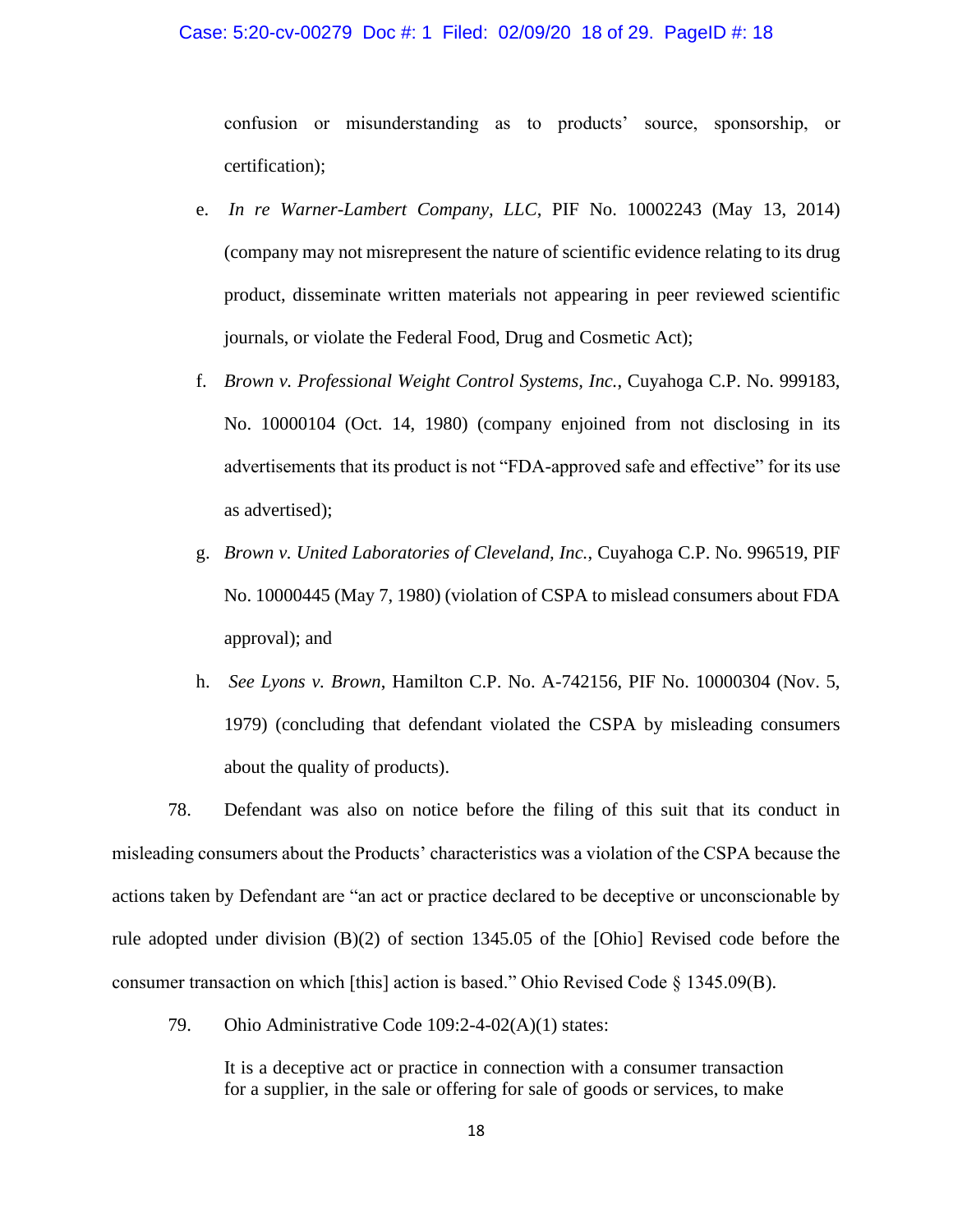any offer in written or printed advertising or promotional literature without stating clearly and conspicuously in close proximity to the words stating the offer any material exclusions, reservations, limitations, modifications, or conditions. Disclosure shall be easily legible to anyone reading the advertising or promotional literature and shall be sufficiently specific so as to leave no reasonable probability that the terms of the offer might be misunderstood.

80. Ohio Administrative Code 109:4-3-10(A) states:

It shall be a deceptive act or practice in connection with a consumer transaction for a supplier to:

Make any representations, claims, or assertions of fact, whether orally or in writing, which would cause a reasonable consumer to believe such statements are true, unless, at the time such representations, claims, or assertions are made, the supplier possesses or relies upon a reasonable basis in fact such as factual, objective, quantifiable, clinical or scientific data or other competent and reliable evidence which substantiates such representations, claims, or assertions of fact….

81. Plaintiff and the Class are entitled to recover damages and other appropriate relief,

as alleged below.

82. Plaintiff incorporates by reference all preceding allegations, as though fully set

forth herein.

83. Plaintiff and Class members conferred a monetary benefit on Defendant. Specifically, they purchased consumer goods from Defendant and third-party retailers selling the Products.

84. Defendant knew that Plaintiff and Class members conferred a benefit on Gojo and has accepted or retained that benefit. Defendant profited from the purchases and used the proceeds for business purposes.

85. Plaintiff and Class members relied on the labeling and advertisement of Defendant's Products as described herein, yet Defendant failed to provide Plaintiff and the Class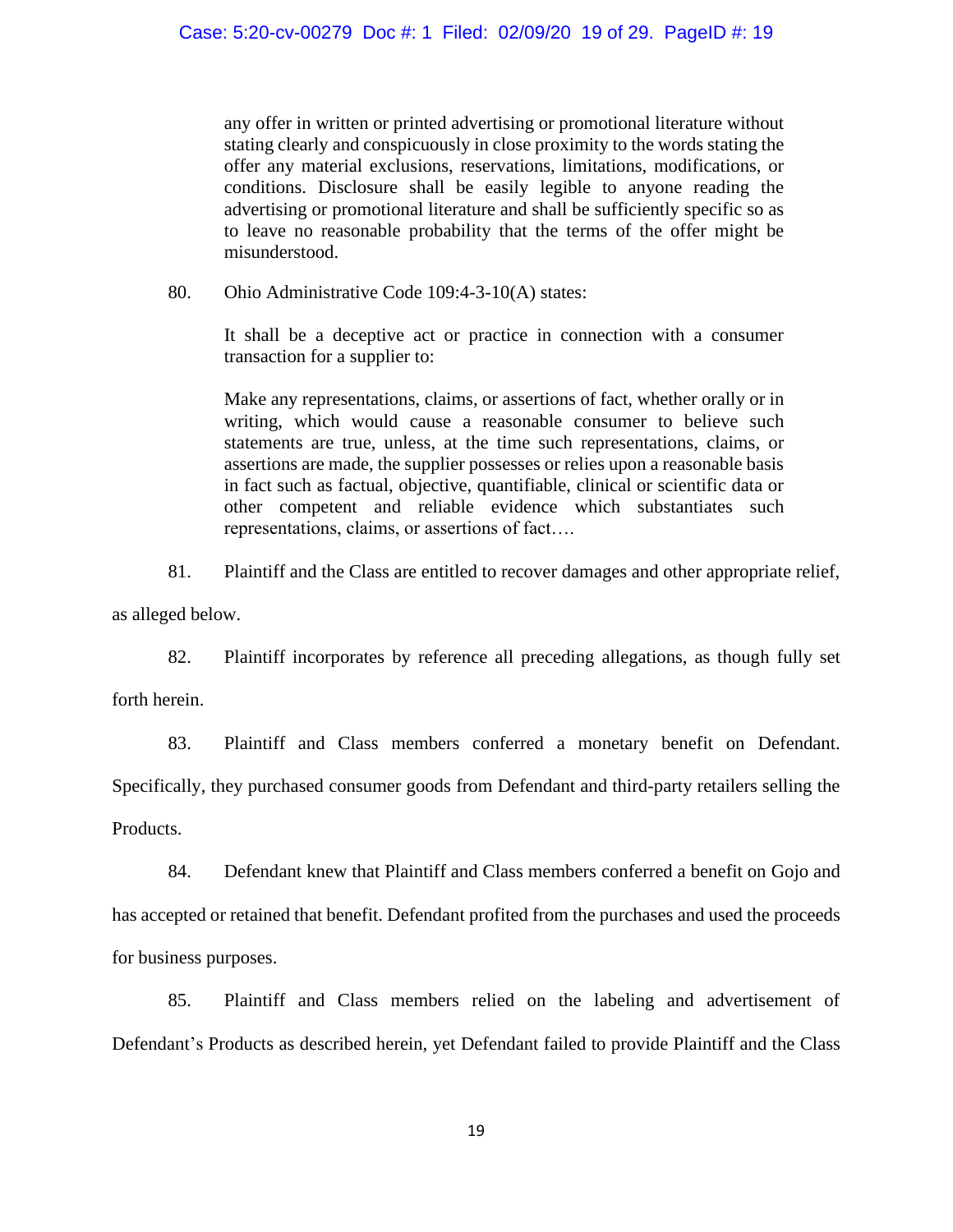#### Case: 5:20-cv-00279 Doc #: 1 Filed: 02/09/20 20 of 29. PageID #: 20

members with its Products as advertised and labeled. Therefore, Defendant did not provide full compensation for the benefit the Plaintiff and Class members provided.

86. Defendant acquired the monetary benefit from Plaintiff and the Class members through inequitable means, i.e., misleading and/or false labeling and advertisements concerning the product.

87. If Plaintiff and Class members knew that Defendant would not provide the Products as advertised and labeled, they would not have purchased the Products or would have paid less.

88. Plaintiff and Class members have no adequate remedy at law.

89. Under the circumstances, it would be unjust for Defendant to be permitted to retain any of the benefits that Plaintiff and Class members conferred on it.

90. Defendant should be compelled to disgorge into a common fund or constructive trust, for the benefit of Plaintiff and Class members, proceeds that it unjustly received from them. In the alternative, Defendant should be compelled to refund the amounts that Plaintiff and Class. members overpaid.

## **COUNT II**

## **Violation of the Pennsylvania Unfair Trade Practices and Consumer Protection Law, 73 Pa. Cons. Stat. §§ 201-2 & 201-3,** *et seq***. (alleged in the alternative on behalf of Pennsylvania Subclass)**

91. Plaintiff restates and incorporates all other allegations in this Complaint as though fully pled herein.

92. Defendant is a "person", as defined by 73 Pa. Cons. Stat. § 201-2(2).

93. Plaintiff and the Pennsylvania Subclass purchased goods in "trade" and "commerce," as defined by 73 Pa. Cons. Stat. § 201-2(3), primarily for personal, family, and/or household purposes.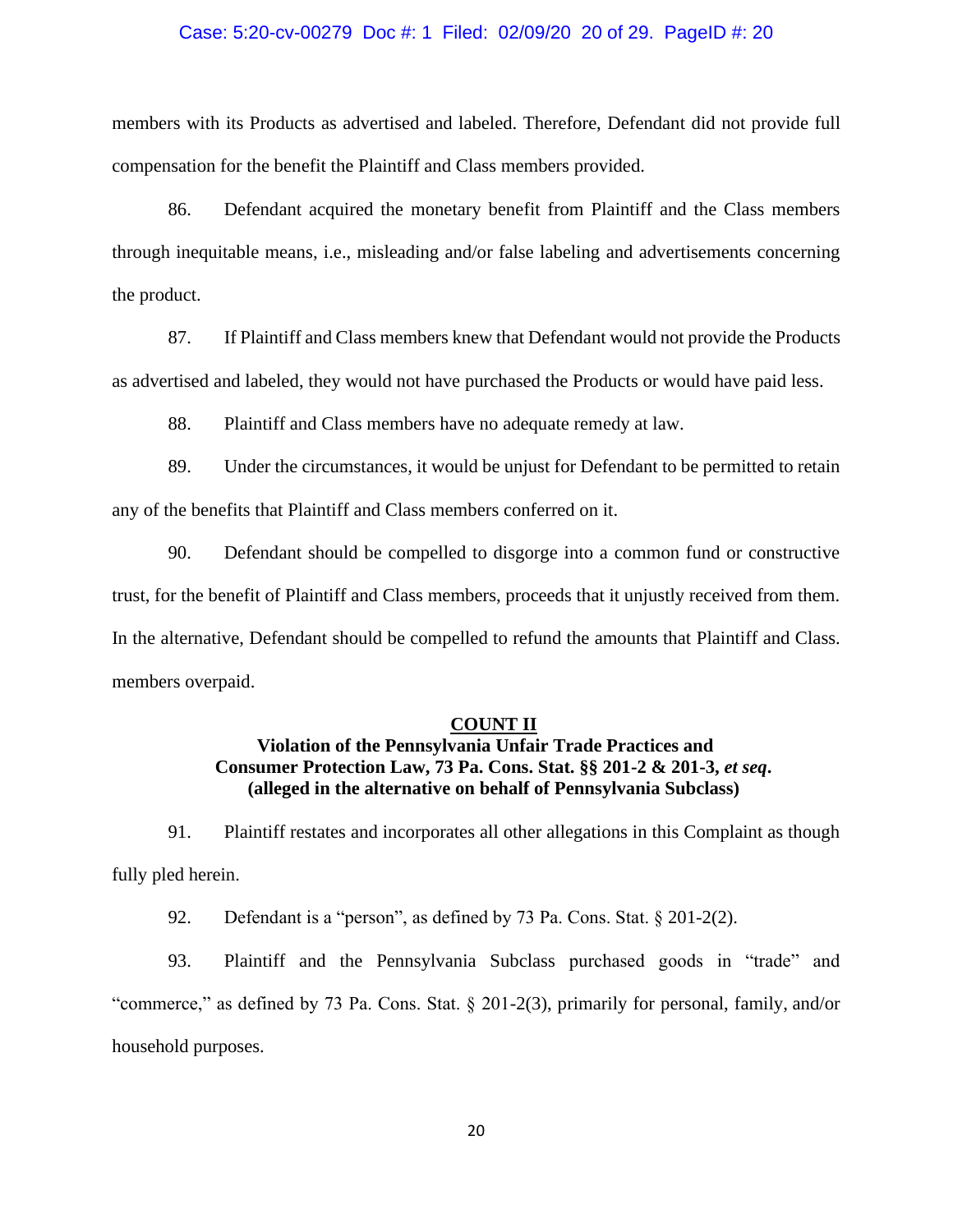## Case: 5:20-cv-00279 Doc #: 1 Filed: 02/09/20 21 of 29. PageID #: 21

94. Defendant engaged in unfair methods of competition and unfair or deceptive acts or practices in the conduct of its trade and commerce in violation of 73 Pa. Cons. Stat. Ann. § 201- 2(4), including:

- a. Representing that its goods and services have characteristics, uses, benefits, and qualities that they do not have  $(73 \text{ Pa. Stat. Ann. } § 201-2(4)(v));$
- b. Representing that its goods and services are of a particular standard or quality if they are another (73 Pa. Stat. Ann.  $\S 201-2(4)(vii)$ ); and
- c. Advertising its goods and services with intent not to sell them as advertised (73 Pa. Stat. Ann.  $\S 201-2(4)(ix)$ .
- 95. Defendant's unfair or deceptive acts and practices include:
	- a. Labeling the Products with false and misleading representations that the Product prevents and/or reduce disease and illness.
	- b. Misrepresenting the Products as capable and/or effective at preventing or reducing disease and/or illness.
	- c. Stating that the use of the Products saves lives without any evidentiary support.
	- d. Failing to comply with statutory and common law duties pertaining to the advertising of the Products.
	- e. Omitting, suppressing, and concealing the material fact that the Products has not been proven safe or effective for their advertised purpose of preventing and/or reducing disease and illness.

96. Defendant's representations and omissions were material because they were likely to deceive reasonable consumers about the capability of the Products to prevent and/or reduce disease and illness. Indeed, Plaintiff and the Pennsylvania Subclass were deceived by these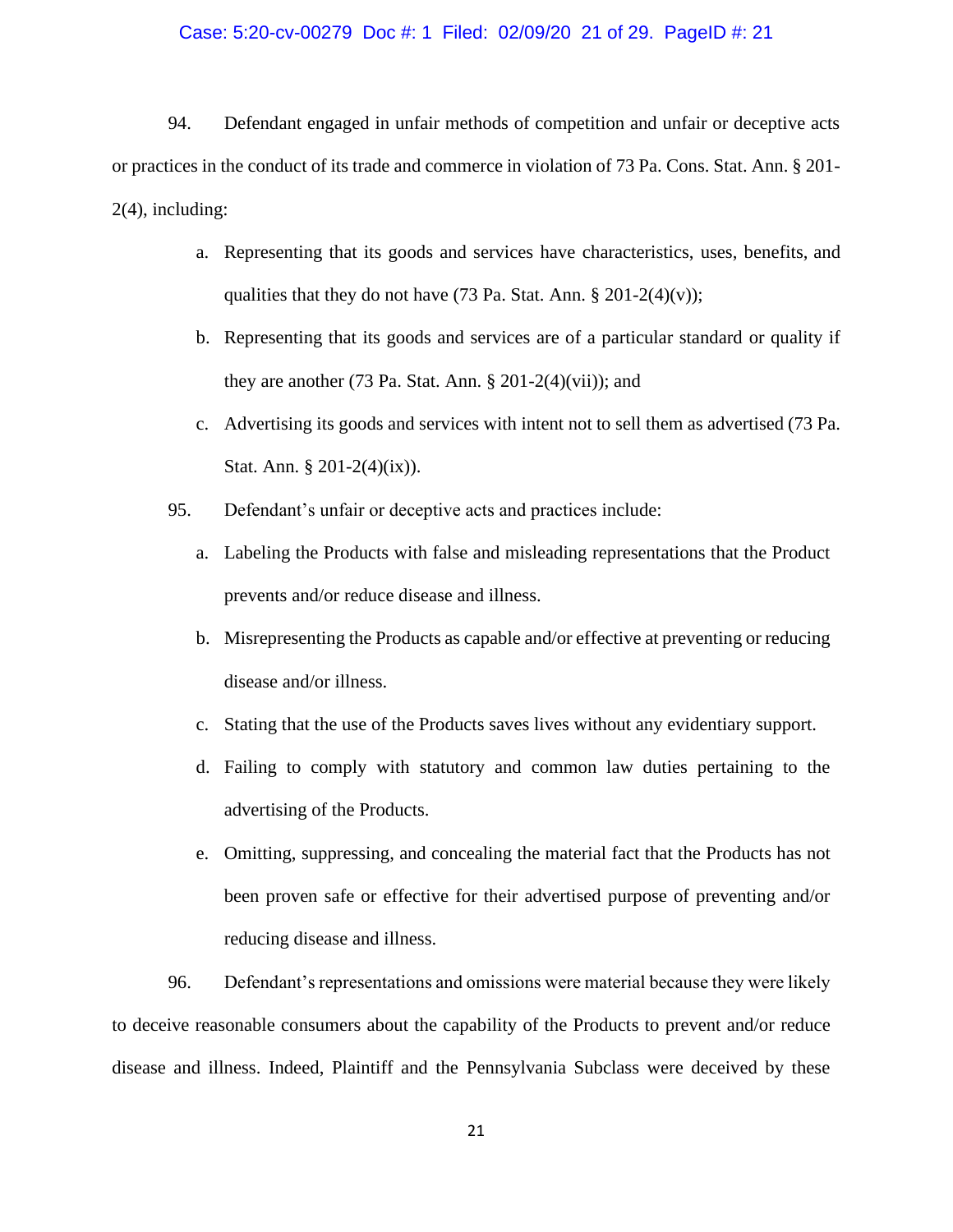## Case: 5:20-cv-00279 Doc #: 1 Filed: 02/09/20 22 of 29. PageID #: 22

representations and omissions, where were material to their decisions to purchase the Products.

97. Defendant intended to mislead Plaintiff and the Pennsylvania Subclass and induce them to rely on its misrepresentations and omissions.

98. Had Defendant disclosed to Plaintiff and the Pennsylvania Subclass that the Products were not capable, or at the very least far less capable than advertised, at preventing and/or reducing disease and illness, Plaintiff and the Pennsylvania Subclass would not have purchased the Products or would have paid less money.

99. Plaintiff and the Pennsylvania Subclass acted reasonably in relying on Defendant's misrepresentations and omissions, the truth of which they could not have discovered because the representations involved technical and/or medical data that was not capable of being tested or verified by an average consumer.

100. Defendant acted intentionally, knowingly, and maliciously to violate Pennsylvania Unfair Trade Practices and Consumer Protection Law, and recklessly disregarded Plaintiff's and the Pennsylvania Subclass members' rights.

101. As a direct and proximate result of Defendant's unfair methods of competition and unfair or deceptive acts or practices and Plaintiff's and Pennsylvania Subclass members' reliance on them, Plaintiff and the Pennsylvania Subclass suffered injury, ascertainable losses of money or property, and monetary and non-monetary damages.

102. Plaintiff and Class Members seek all monetary and non-monetary relief allowed by law, including actual damages or statutory damages of \$100 (whichever is greater), treble damages, restitution, attorneys' fees and costs, and any additional relief the Court deems necessary or proper.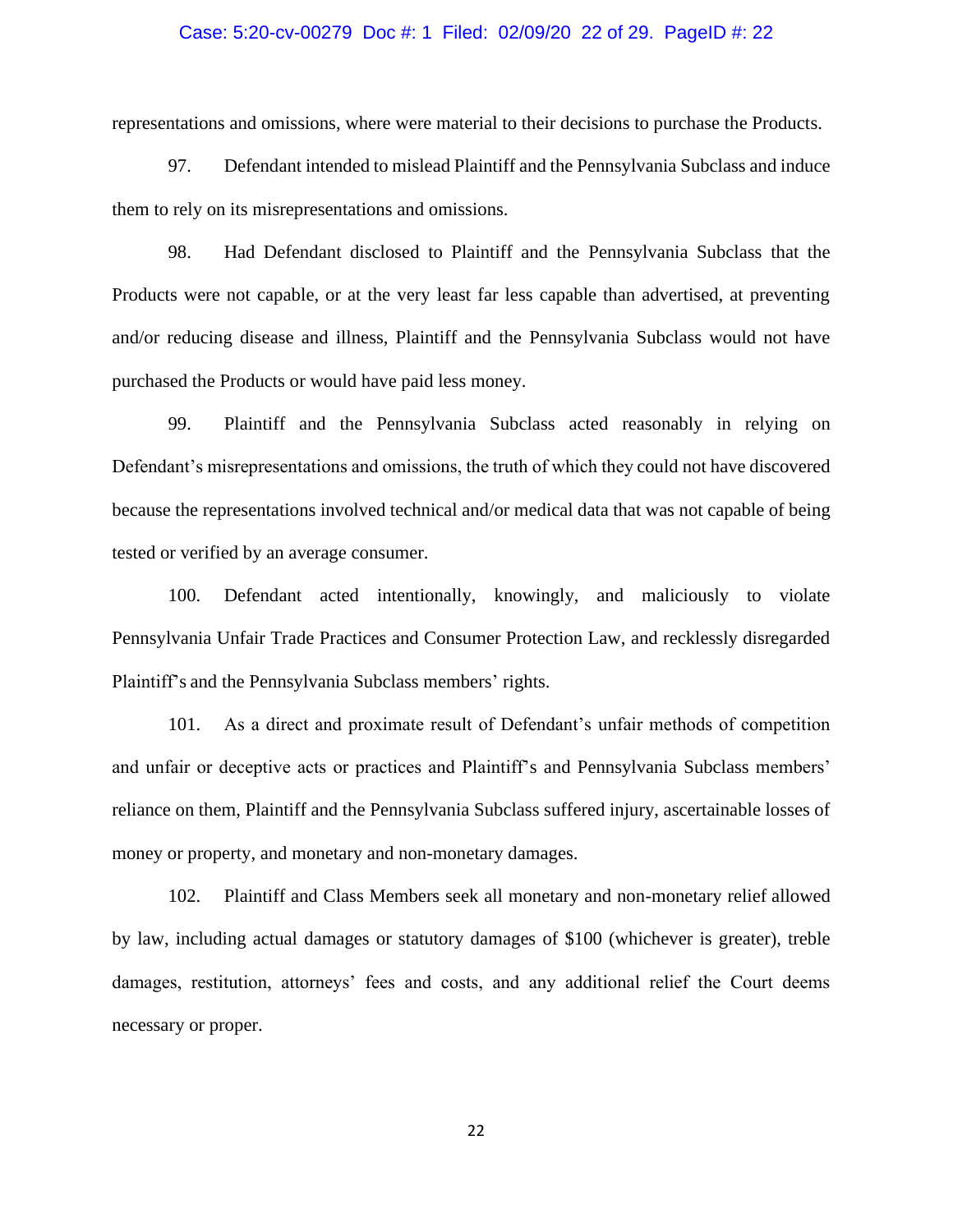## **COUNT III Violations of California's False Advertising Law ("FAL") Bus. & Prof. Code §§ 17500,** *et seq***. (On Behalf of California Subclass)**

103. Plaintiff restates and incorporates all other allegations in this Complaint as though fully pled herein.

104. Plaintiff and Defendant are both "persons[s]" as defined by California Business and Professions Code § 17506.

105. California Business & Professions Code § 17535 authorizes a private right of action on both an individual and representative basis.

106. Defendant holds its Products out as preventing disease and reducing illness, when, in fact, there is no valid evidence the Products do so.

107. These misrepresentations, acts, and non-disclosures by Defendant constitute false and misleading advertising in violation of Business & Professions Code Professions Code §§ 17500, *et seq*.

108. At all times relevant, Defendant's advertising and promotion of its Products were, and are, untrue, misleading, and likely to deceive the reasonable consumer and the public. In fact, Defendant did deceive Plaintiff and the putative Class members by representing that its Products prevented disease and reduced illness. When, in reality, Defendant knew that there is no valid evidence its Products prevented disease and reduced illness, which the FDA warned them about.

109. Defendant engaged in the false and/or misleading advertising and marketing of its Products, as alleged herein, with the intent to directly or indirectly induce consumers to purchase its Products, which Defendant knew, or had reason to know, did not prevent disease or reduce illness.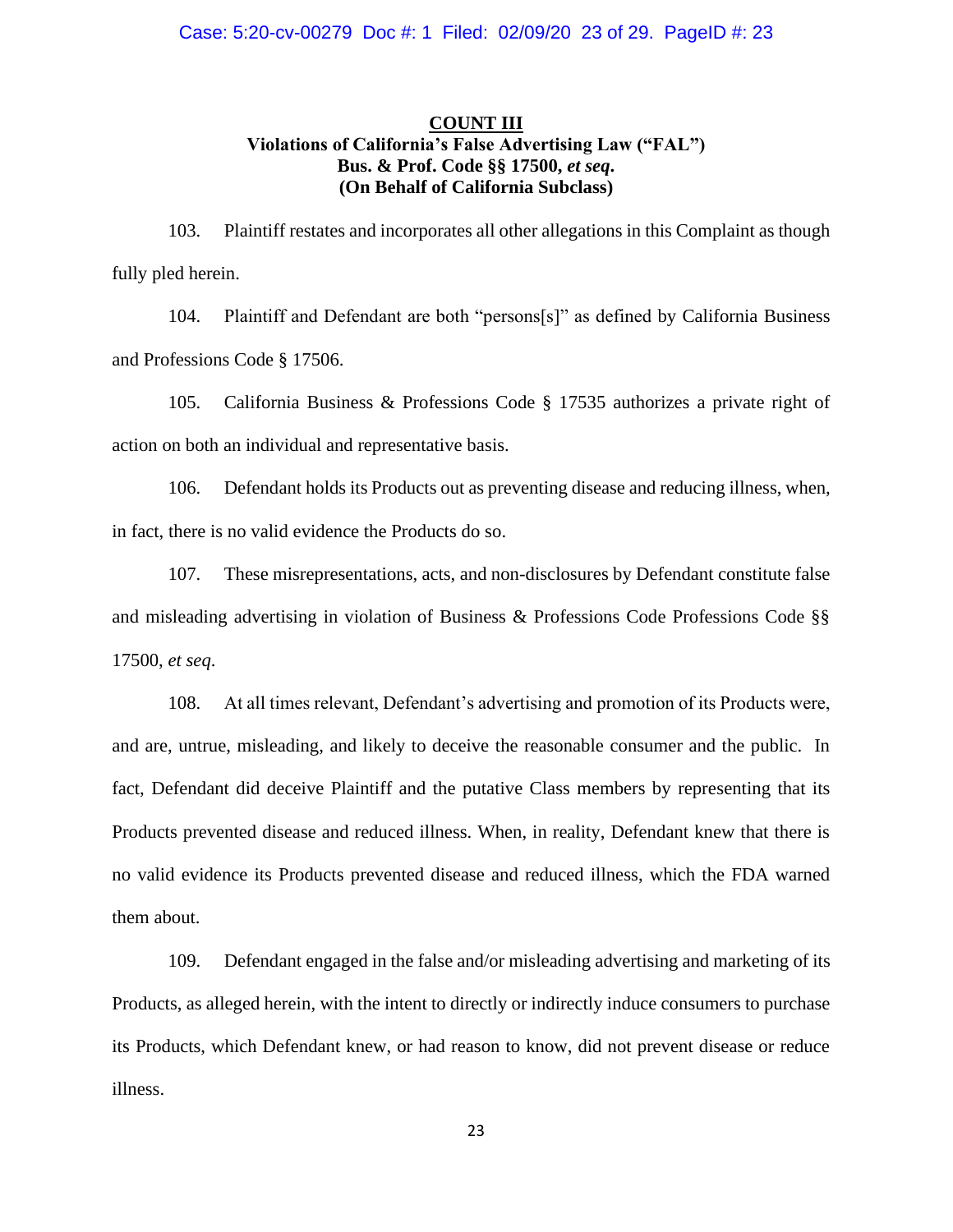#### Case: 5:20-cv-00279 Doc #: 1 Filed: 02/09/20 24 of 29. PageID #: 24

110. Because Defendant knew or should have known that the representations and/or omissions alleged herein were untrue or misleading, Defendant acted in violation of California Business & Professions Code §§ 17500, *et seq*.

111. Had Defendant truthfully advertised that its Products did not prevent disease or reduce illness, Plaintiff and the putative Class members would not have purchased the Products or would have purchased a different product from another manufacturer.

112. This false and misleading advertising of the Products by Defendant presents a continuing threat to consumers, as such conduct is ongoing to this day.

113. As a direct and proximate result of the aforementioned acts and omissions by Defendant, Defendant received and continues to hold monies rightfully belonging to Plaintiff and the putative Class members, who were led to purchase Defendant's Products during the Class Period.

114. Plaintiff and the Class are entitled to restitution and injunctive relief pursuant to California Bus. & Prof. Code § 17203

115. Plaintiff and the Class are entitled to recovery of reasonable attorneys' fees under, *inter alia*, California Code of Civil Procedure § 1021.5.

## **COUNT IV Violations of California's Unfair Competition Law ("UCL") Bus. & Prof. Code §§ 17200,** *et seq***. (Brought in the Alternative, on Behalf of California Subclass)**

116. Plaintiff restates and incorporates all other allegations in this Complaint as though fully pled herein.

117. Plaintiff and Defendant are each a "person" as defined by California Business & Professions Code § 17201. California Business & Professions Code § 17204 authorizes a private right of action on both an individual and representative basis.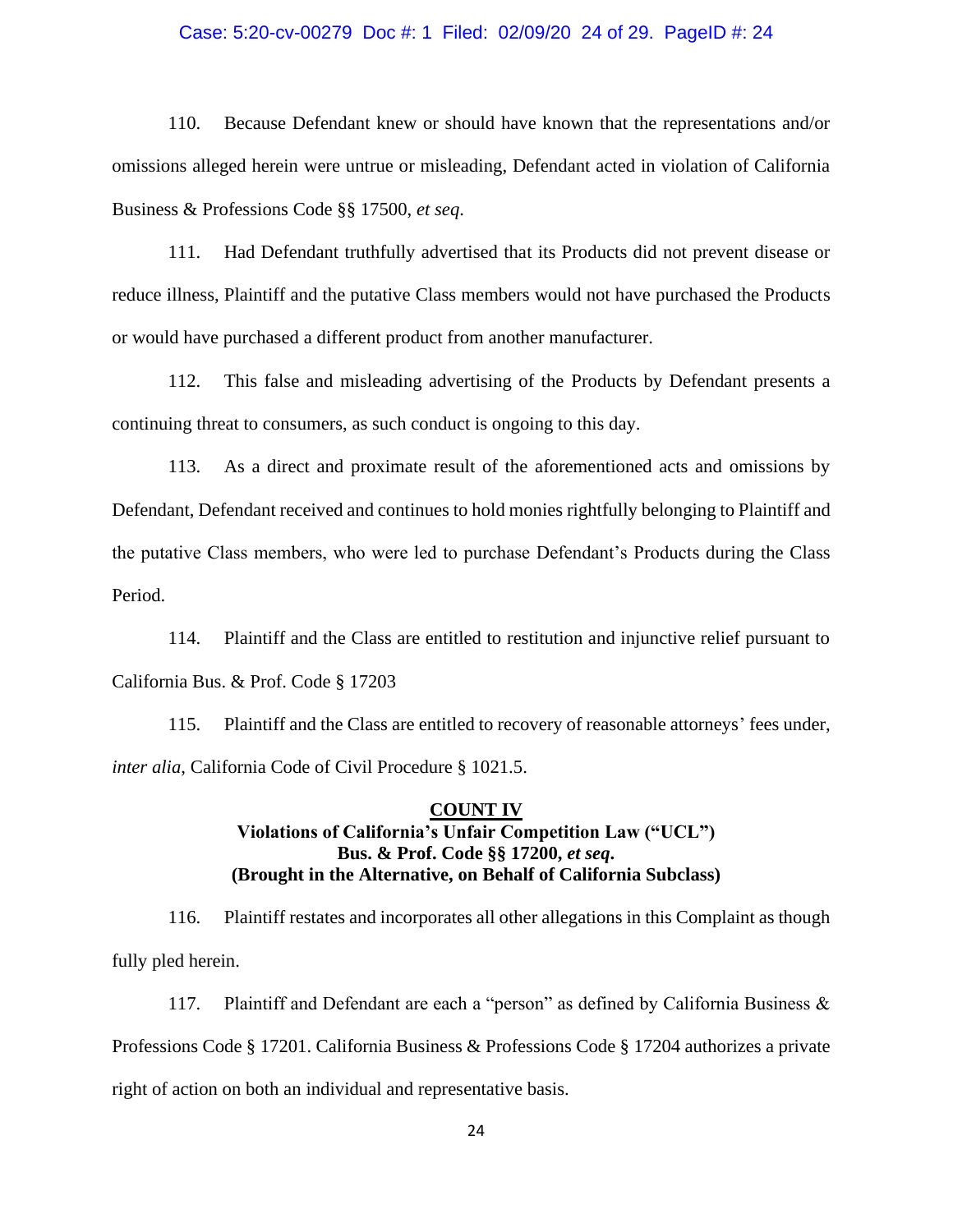## Case: 5:20-cv-00279 Doc #: 1 Filed: 02/09/20 25 of 29. PageID #: 25

118. "Unfair competition" is defined by Business and Professions Code § 17200 as encompassing several types of business "wrongs," including (1) an "unlawful" business act or practice, (2) an "unfair" business act or practice, (3) a "fraudulent" business act or practice, and (4) "unfair, deceptive, untrue or misleading advertising." The definitions in  $\S 17200$  are drafted in the disjunctive, meaning that each of these "wrongs" operates independently from the others.

119. By and through Defendant's conduct alleged in further detail above and herein, Defendant engaged in conduct which constitutes unlawful, unfair, and/or fraudulent business practices and unfair, deceptive, untrue or misleading advertising, as prohibited by California's UCL.

## **"Unlawful" Prong**

120. Beginning at a date currently unknown and continuing to the time of the filing of this Complaint, Defendant has committed acts of unfair competition, including those described above, by engaging in a pattern of "unlawful" business practices, within the meaning of Bus. & Prof. Code §§ 17200 *et seq*., by marketing, manufacturing, and distributing Defendant's Product in violation of California's Consumers Legal Remedies Act, Civil Code § 1759, *et seq*. and California's False Advertising Law, Business & Professions Code §§ 17500, *et seq*., as well as other Federal regulations.

121. Defendant violated the above-referenced statutes by falsely representing that its Products prevented disease and reduced illness, when in fact the product did not prevent disease or reduce illness.

122. By advertising, promoting, manufacturing, and selling its Products in violation of those California laws, Defendant engaged in a pattern of "unlawful" business practices within the meaning of California's UCL.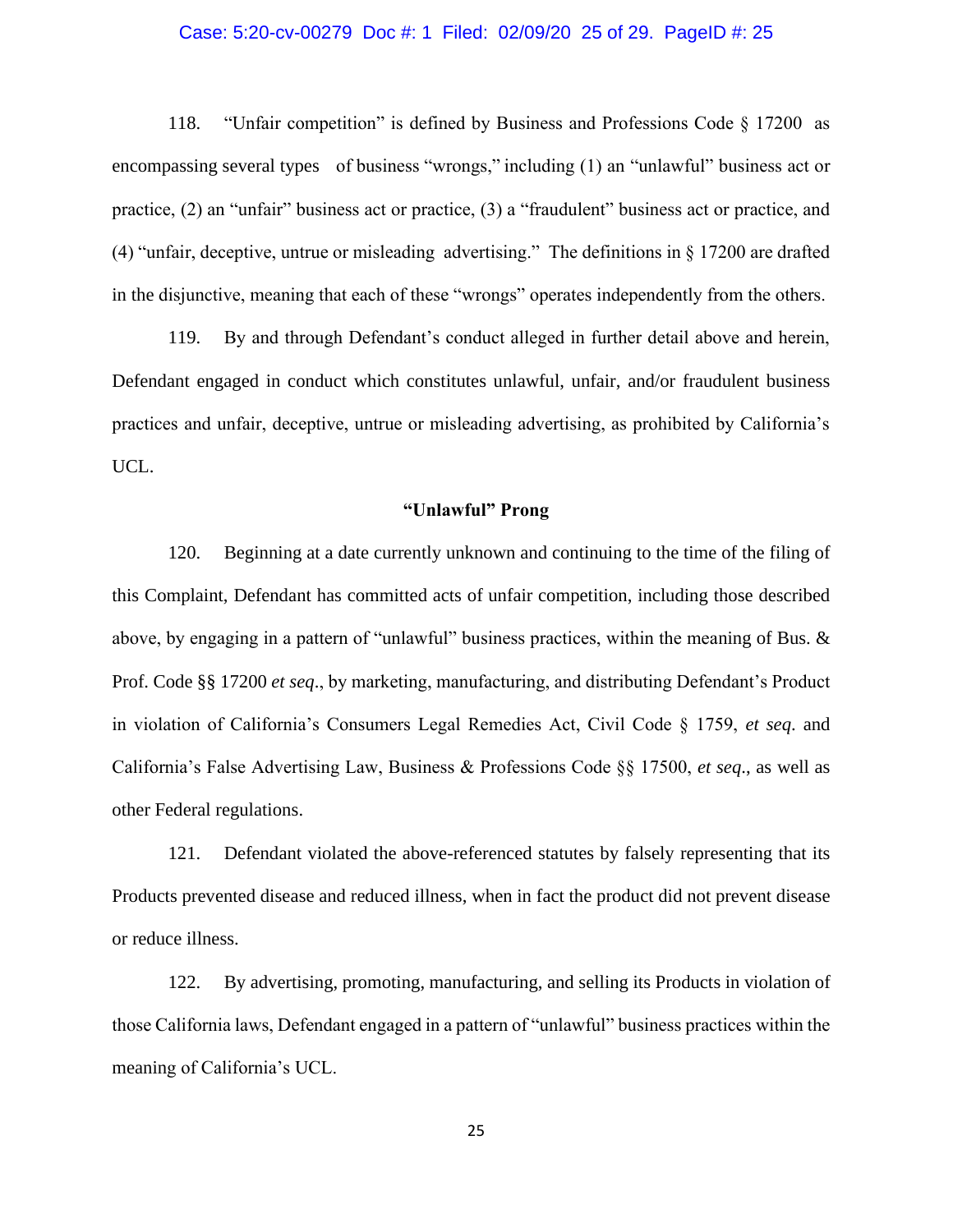## **"Unfair" Prong**

123. Beginning at a date currently unknown and continuing to the time of the filing of this Complaint, Defendant has committed acts of unfair competition as prohibited by Bus. & Prof. Code §§ 17200, *et seq*.

124. Had Plaintiff and the putative class members been informed that Defendant's Products did not prevent disease and reduce illness, they would not have purchased the Products or would have purchased different products. In other words, Defendant earned the business of Plaintiff and the putative Class members by using deceptive advertising, which placed competitors at a disadvantage. Furthermore, Plaintiff and the putative Class members were harmed in that they paid a price premium for the Products.

## **"Fraudulent" Prong**

125. Beginning at a date currently unknown and continuing to the time of the filing of this Complaint, Defendant engaged in acts of unfair competition, including those described above and herein, in violation of Bus. & Prof. Code §§ 17200, *et seq*., by engaging in a pattern of "fraudulent" business practices within the meaning of Bus. & Prof. Code §§ 17200, *et seq*., by falsely advertising its Products as preventing disease and reducing illness, when, in fact, the Product does not prevent disease and reduce illness.

126. Plaintiff reserves the right to allege further conduct that constitutes other fraudulent business acts or practices. Such conduct is ongoing and continues to this date.

## **"Unfair, deceptive, untrue or misleading advertising" Prong**

127. Defendant's advertising is unfair, deceptive, untrue, and/or misleading within the meaning of Bus. & Prof. Code §§ 17200, *et seq*., in that consumers are led to believe that Defendant's Products prevents disease and reduces illness, when, in fact, the Products do not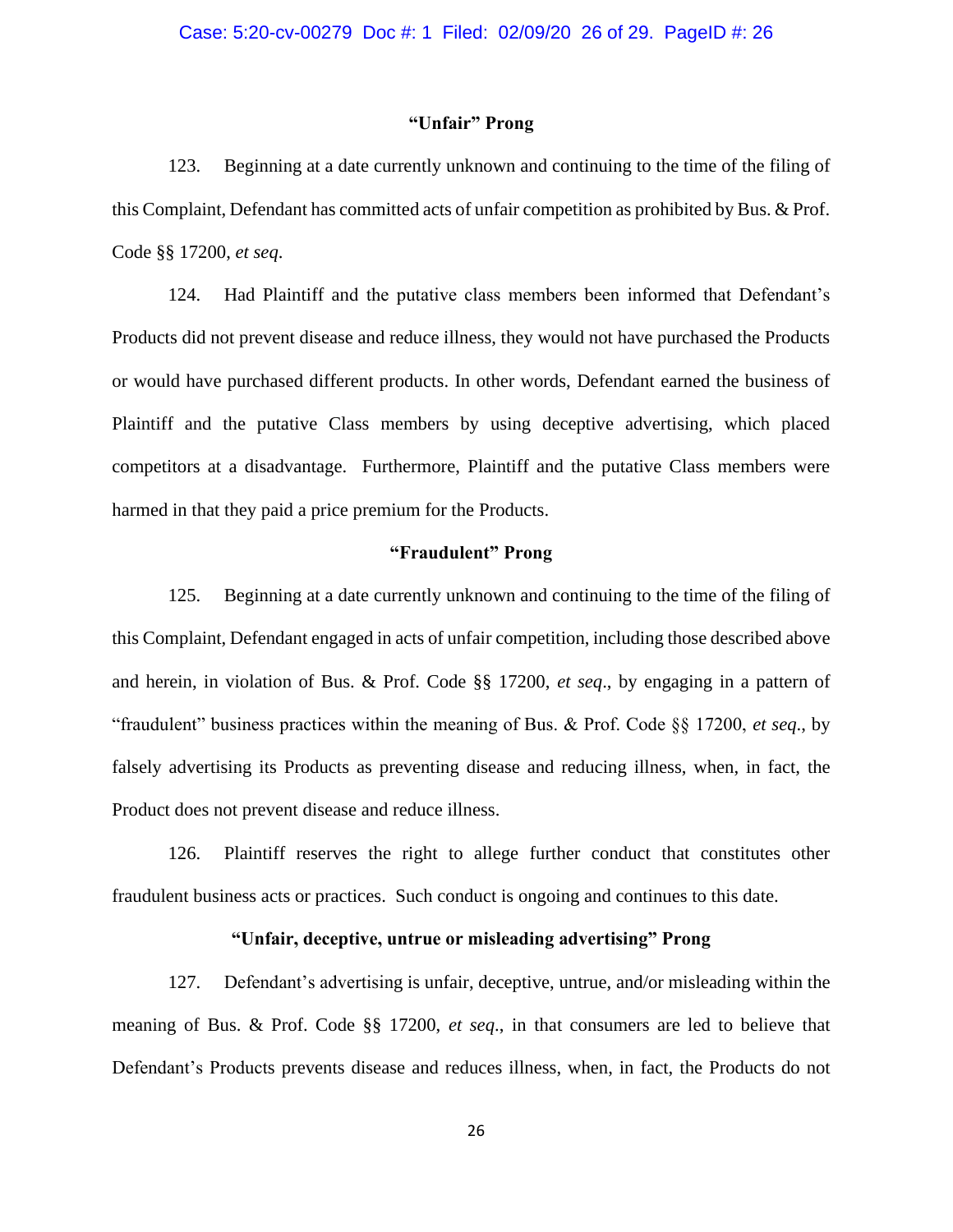## Case: 5:20-cv-00279 Doc #: 1 Filed: 02/09/20 27 of 29. PageID #: 27

prevent disease or reduce illness, as alleged herein.

128. Plaintiff and other such reasonable consumers are likely to be, and were, deceived and misled by Defendant's advertising of its Products, as preventing disease and reducing illness.

129. As a direct and proximate result of Defendant's unlawful, unfair, and fraudulent conduct described herein, Defendant received and continues to receive an unfair competitive advantage and unearned commercial benefits at the expense of its competitors and the public, who unwittingly provided money to Defendant based on its misleading representations.

130. Plaintiff and the putative Class members suffered an injury in fact because Plaintiff's money was taken by Defendant as a result of Defendant's false representations as set forth on the Products' label and other third-3rd party retailers as mentioned herein.

131. Such acts and omissions by Defendant are unlawful and/or unfair and/or fraudulent and constitute multiple violations of California's UCL. Plaintiff reserves the right to identify additional violations by Defendant as may be established through discovery.

132. In prosecuting this action for the enforcement of important rights affecting the public interest, Plaintiff seeks the recovery of attorneys' fees, which reward is available to a prevailing plaintiff in a class action such as this.

133. Plaintiff and the Class are entitled to restitution and injunctive relief pursuant to Bus. & Prof. Code § 17535.

134. Plaintiff and the Class are entitled to recovery of reasonable attorneys' fees under, *inter alia*, California Code of Civil Procedure § 1021.5.

## **COUNT V Reservation of Right to Asset Claim for Violations of the California Consumers Legal Remedies Act Cal. Civ. Code §§ 1750,** *et seq***.**

135. Plaintiff restates and incorporates all other allegations in this Complaint as though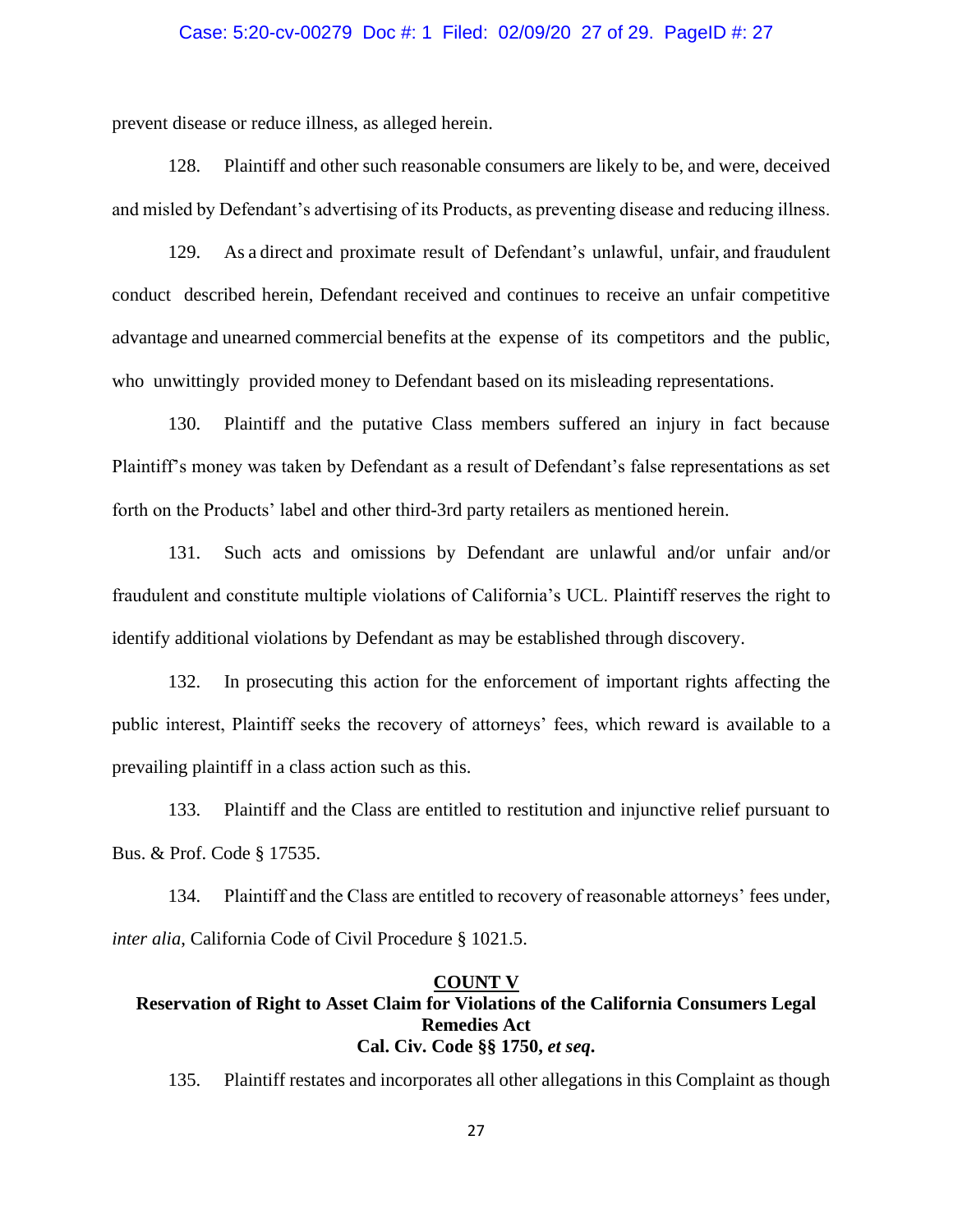#### Case: 5:20-cv-00279 Doc #: 1 Filed: 02/09/20 28 of 29. PageID #: 28

fully pled herein.

136. On or about February 9, 2020, Plaintiff sent Defendant a demand for corrective action pursuant to California Civil Code § 1750.

137. Plaintiff reserves the right to amend this Complaint to assert a cause of action under the CLRA, specifically, Civil Code Sections 1770(a)(4), (5) and (7), should Defendant not take timely and appropriate corrective action.

## **V. PRAYER FOR RELIEF**

WHEREFORE, Plaintiff, individually and on behalf of the Class, respectfully requests that the Court:

A. Certify the proposed Class and Subclasses and appoint Plaintiff and Plaintiff's counsel to represent the Class and Subclasses;

B. Find in favor of Plaintiff, the Class, and the Subclasses on all counts asserted herein;

C. Declare that Defendant's conduct violated the statutes referenced herein;

D. Award damages, including compensatory, exemplary, punitive, and statutory to Plaintiff, the Class, and the Subclasses in an amount to be determined at trial;

C. Declare the parties' rights and obligations under the laws included herein;

D. Grant Plaintiff the injunctive relief requested;

E. Award Plaintiff and the Class reasonable attorneys' fees and costs of suit, as allowed by law;

F. Award Plaintiff, the Class, and the Subclasses pre-judgment and post-judgment interest at the highest legal rate to the extent provided by law; and,

G. Award such other and further relief as this Court may deem just and proper.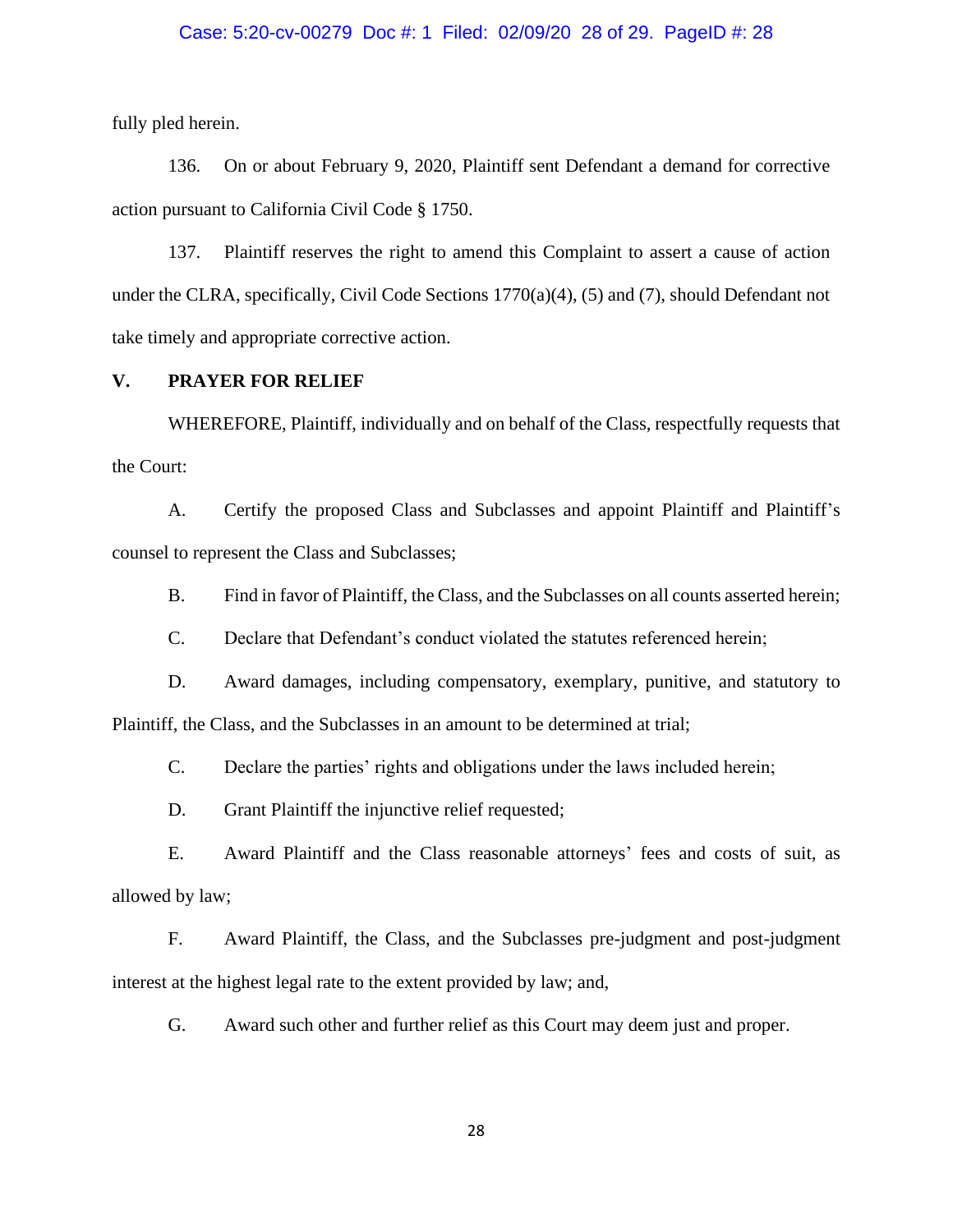## **JURY TRIAL DEMANDED**

Plaintiff hereby demands a trial by jury.

Respectfully submitted,

s/ *W.B. Markovits*

W.B. Markovits (0018514) Terence R. Coates (0085579) MARKOVITS, STOCK & DeMARCO, LLC 3825 Edwards Rd., Suite 650 Cincinnati, OH 45209 Telephone: (513) 665-0200 Fax: (513) 665-0219 bmarkovits@msdlegal.com tcoates@msdlegal.com

## GEORGE GESTEN MCDONALD, PLLC

David J. George (FL # 898570) (*pro hac vice forthcoming*) 9897 Lake Worth Road, Suite #302 Lake Worth, FL 33467 Telephone: (561) 232-6002 Fax: (888) 421-4173 dgeorge@4-justice.com

## GEORGE GESTEN MCDONALD, PLLC

Lori G. Feldman (NY #2389070) (*pro hac vice forthcoming*) 102 Half Moon Bay Drive Croton On Hudson, NY 10502 Telephone: (917) 983-9321 Fax: (888) 421-4173 LFeldman@4-Justice.com

## MORRISON & ASSOCIATES

Mark Morrison, Esquire (CA #152561) (*pro hac vice forthcoming*) 113 Cherry Street, Suite 34835 Seattle, WA 98104 Telephone: (360) 440-0734 markamorrison@me.com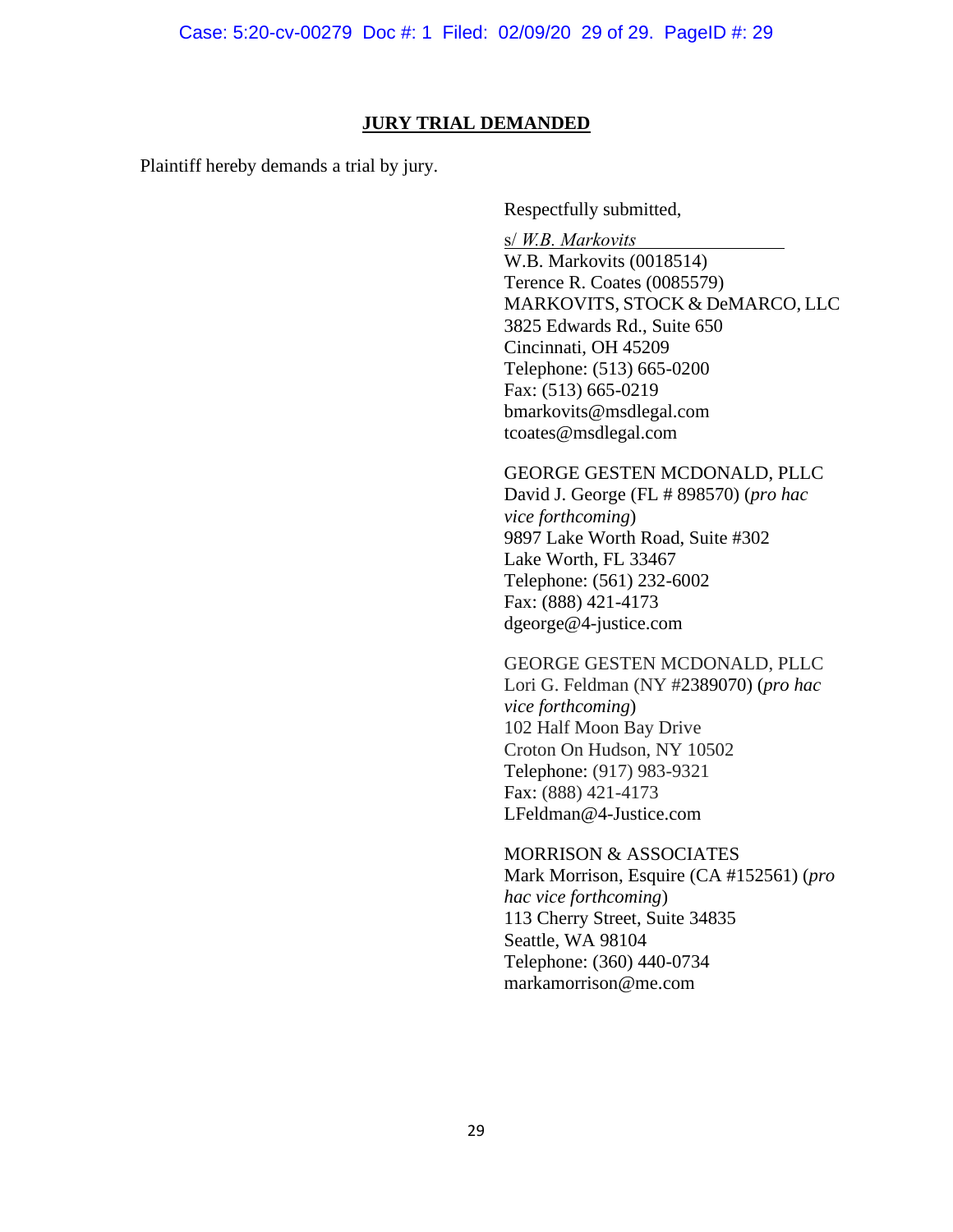# IS 44 (Rev. 09/19) **Case: 5:20-cv-00279 PVII: 00VER'SHILET** 0 1 of 3. PageID #: 30

The JS 44 civil cover sheet and the information contained herein neither replace nor supplement the filing and service of pleadings or other papers as required by law, except as provided by local rules of court. This form,

| I. (a) PLAINTIFFS                                                                                                                                                                                                                                                                                                                                                                                                                                                                                                                                                                                                                              |                                                                                                                                                                                                                                                                                                                                                                                                                                                                                                                                                                                                                       |                                                                                                                                                                                                                                                                                                                                                                                                                                                                                                                                                                                                                                                                                        |  | <b>DEFENDANTS</b>                                                                                                                                                                                                                                                                                                                                                                                                   |                                                                                                                                                            |                                                                                                                                                                                                                                                                                                                                         |                                                                                                                                                                                                                                                                                                                                                                                                                                                                                                                                                                                                                                                                                                                                          |                             |                 |
|------------------------------------------------------------------------------------------------------------------------------------------------------------------------------------------------------------------------------------------------------------------------------------------------------------------------------------------------------------------------------------------------------------------------------------------------------------------------------------------------------------------------------------------------------------------------------------------------------------------------------------------------|-----------------------------------------------------------------------------------------------------------------------------------------------------------------------------------------------------------------------------------------------------------------------------------------------------------------------------------------------------------------------------------------------------------------------------------------------------------------------------------------------------------------------------------------------------------------------------------------------------------------------|----------------------------------------------------------------------------------------------------------------------------------------------------------------------------------------------------------------------------------------------------------------------------------------------------------------------------------------------------------------------------------------------------------------------------------------------------------------------------------------------------------------------------------------------------------------------------------------------------------------------------------------------------------------------------------------|--|---------------------------------------------------------------------------------------------------------------------------------------------------------------------------------------------------------------------------------------------------------------------------------------------------------------------------------------------------------------------------------------------------------------------|------------------------------------------------------------------------------------------------------------------------------------------------------------|-----------------------------------------------------------------------------------------------------------------------------------------------------------------------------------------------------------------------------------------------------------------------------------------------------------------------------------------|------------------------------------------------------------------------------------------------------------------------------------------------------------------------------------------------------------------------------------------------------------------------------------------------------------------------------------------------------------------------------------------------------------------------------------------------------------------------------------------------------------------------------------------------------------------------------------------------------------------------------------------------------------------------------------------------------------------------------------------|-----------------------------|-----------------|
| CLIFF JURKIEWICZ, on behalf of himself, and all others similarly<br>situated                                                                                                                                                                                                                                                                                                                                                                                                                                                                                                                                                                   |                                                                                                                                                                                                                                                                                                                                                                                                                                                                                                                                                                                                                       |                                                                                                                                                                                                                                                                                                                                                                                                                                                                                                                                                                                                                                                                                        |  | GOJO INDUSTRIES, INC. d/b/a PURELL                                                                                                                                                                                                                                                                                                                                                                                  |                                                                                                                                                            |                                                                                                                                                                                                                                                                                                                                         |                                                                                                                                                                                                                                                                                                                                                                                                                                                                                                                                                                                                                                                                                                                                          |                             |                 |
|                                                                                                                                                                                                                                                                                                                                                                                                                                                                                                                                                                                                                                                | (b) County of Residence of First Listed Plaintiff<br>Montgomery (PA)                                                                                                                                                                                                                                                                                                                                                                                                                                                                                                                                                  |                                                                                                                                                                                                                                                                                                                                                                                                                                                                                                                                                                                                                                                                                        |  | County of Residence of First Listed Defendant                                                                                                                                                                                                                                                                                                                                                                       |                                                                                                                                                            |                                                                                                                                                                                                                                                                                                                                         |                                                                                                                                                                                                                                                                                                                                                                                                                                                                                                                                                                                                                                                                                                                                          |                             |                 |
|                                                                                                                                                                                                                                                                                                                                                                                                                                                                                                                                                                                                                                                | (EXCEPT IN U.S. PLAINTIFF CASES)                                                                                                                                                                                                                                                                                                                                                                                                                                                                                                                                                                                      |                                                                                                                                                                                                                                                                                                                                                                                                                                                                                                                                                                                                                                                                                        |  | NOTE:                                                                                                                                                                                                                                                                                                                                                                                                               |                                                                                                                                                            | (IN U.S. PLAINTIFF CASES ONLY)<br>IN LAND CONDEMNATION CASES, USE THE LOCATION OF                                                                                                                                                                                                                                                       |                                                                                                                                                                                                                                                                                                                                                                                                                                                                                                                                                                                                                                                                                                                                          |                             |                 |
|                                                                                                                                                                                                                                                                                                                                                                                                                                                                                                                                                                                                                                                |                                                                                                                                                                                                                                                                                                                                                                                                                                                                                                                                                                                                                       |                                                                                                                                                                                                                                                                                                                                                                                                                                                                                                                                                                                                                                                                                        |  |                                                                                                                                                                                                                                                                                                                                                                                                                     | THE TRACT OF LAND INVOLVED.                                                                                                                                |                                                                                                                                                                                                                                                                                                                                         |                                                                                                                                                                                                                                                                                                                                                                                                                                                                                                                                                                                                                                                                                                                                          |                             |                 |
| (c)                                                                                                                                                                                                                                                                                                                                                                                                                                                                                                                                                                                                                                            | Attorneys (Firm Name, Address, and Telephone Number)                                                                                                                                                                                                                                                                                                                                                                                                                                                                                                                                                                  |                                                                                                                                                                                                                                                                                                                                                                                                                                                                                                                                                                                                                                                                                        |  | Attorneys (If Known)                                                                                                                                                                                                                                                                                                                                                                                                |                                                                                                                                                            |                                                                                                                                                                                                                                                                                                                                         |                                                                                                                                                                                                                                                                                                                                                                                                                                                                                                                                                                                                                                                                                                                                          |                             |                 |
| See attachment.                                                                                                                                                                                                                                                                                                                                                                                                                                                                                                                                                                                                                                |                                                                                                                                                                                                                                                                                                                                                                                                                                                                                                                                                                                                                       |                                                                                                                                                                                                                                                                                                                                                                                                                                                                                                                                                                                                                                                                                        |  |                                                                                                                                                                                                                                                                                                                                                                                                                     |                                                                                                                                                            |                                                                                                                                                                                                                                                                                                                                         |                                                                                                                                                                                                                                                                                                                                                                                                                                                                                                                                                                                                                                                                                                                                          |                             |                 |
| II. BASIS OF JURISDICTION (Place an "X" in One Box Only)                                                                                                                                                                                                                                                                                                                                                                                                                                                                                                                                                                                       |                                                                                                                                                                                                                                                                                                                                                                                                                                                                                                                                                                                                                       |                                                                                                                                                                                                                                                                                                                                                                                                                                                                                                                                                                                                                                                                                        |  | III. CITIZENSHIP OF PRINCIPAL PARTIES (Place an "X" in One Box for Plaintiff                                                                                                                                                                                                                                                                                                                                        |                                                                                                                                                            |                                                                                                                                                                                                                                                                                                                                         |                                                                                                                                                                                                                                                                                                                                                                                                                                                                                                                                                                                                                                                                                                                                          |                             |                 |
| $\Box$ 1 U.S. Government<br>Plaintiff                                                                                                                                                                                                                                                                                                                                                                                                                                                                                                                                                                                                          | <b>3</b> Federal Question<br>(U.S. Government Not a Party)                                                                                                                                                                                                                                                                                                                                                                                                                                                                                                                                                            |                                                                                                                                                                                                                                                                                                                                                                                                                                                                                                                                                                                                                                                                                        |  | (For Diversity Cases Only)<br>Citizen of This State                                                                                                                                                                                                                                                                                                                                                                 | <b>DEF</b><br><b>PTF</b><br>$\Box$ 1<br>$\Box$ 1                                                                                                           | Incorporated or Principal Place<br>of Business In This State                                                                                                                                                                                                                                                                            | and One Box for Defendant)                                                                                                                                                                                                                                                                                                                                                                                                                                                                                                                                                                                                                                                                                                               | <b>PTF</b><br>$\boxtimes$ 4 | DEF<br>$\Box$ 4 |
| $\Box$ 2 U.S. Government<br>Defendant                                                                                                                                                                                                                                                                                                                                                                                                                                                                                                                                                                                                          | $\mathbf{X}$ 4 Diversity                                                                                                                                                                                                                                                                                                                                                                                                                                                                                                                                                                                              | (Indicate Citizenship of Parties in Item III)                                                                                                                                                                                                                                                                                                                                                                                                                                                                                                                                                                                                                                          |  | Citizen of Another State                                                                                                                                                                                                                                                                                                                                                                                            | $\mathbf{\times} 2$<br>$\Box$ 2                                                                                                                            | Incorporated and Principal Place<br>of Business In Another State                                                                                                                                                                                                                                                                        |                                                                                                                                                                                                                                                                                                                                                                                                                                                                                                                                                                                                                                                                                                                                          | $\Box$ 5                    | $\square$ 5     |
|                                                                                                                                                                                                                                                                                                                                                                                                                                                                                                                                                                                                                                                |                                                                                                                                                                                                                                                                                                                                                                                                                                                                                                                                                                                                                       |                                                                                                                                                                                                                                                                                                                                                                                                                                                                                                                                                                                                                                                                                        |  | Citizen or Subject of a<br>Foreign Country                                                                                                                                                                                                                                                                                                                                                                          | $\Box$ 3                                                                                                                                                   | $\Box$ 3 Foreign Nation                                                                                                                                                                                                                                                                                                                 |                                                                                                                                                                                                                                                                                                                                                                                                                                                                                                                                                                                                                                                                                                                                          | $\Box$ 6                    | $\Box$ 6        |
| <b>IV. NATURE OF SUIT</b> (Place an "X" in One Box Only)<br><b>CONTRACT</b>                                                                                                                                                                                                                                                                                                                                                                                                                                                                                                                                                                    |                                                                                                                                                                                                                                                                                                                                                                                                                                                                                                                                                                                                                       | <b>TORTS</b>                                                                                                                                                                                                                                                                                                                                                                                                                                                                                                                                                                                                                                                                           |  | <b>FORFEITURE/PENALTY</b>                                                                                                                                                                                                                                                                                                                                                                                           |                                                                                                                                                            | Click here for: Nature of Suit Code Descriptions.<br><b>BANKRUPTCY</b>                                                                                                                                                                                                                                                                  |                                                                                                                                                                                                                                                                                                                                                                                                                                                                                                                                                                                                                                                                                                                                          | <b>OTHER STATUTES</b>       |                 |
| $\Box$ 110 Insurance<br>$\Box$ 120 Marine<br>130 Miller Act<br>$\Box$ 140 Negotiable Instrument<br>$\Box$ 150 Recovery of Overpayment<br>& Enforcement of Judgment<br>151 Medicare Act<br>152 Recovery of Defaulted<br><b>Student Loans</b><br>(Excludes Veterans)<br>$\Box$ 153 Recovery of Overpayment<br>of Veteran's Benefits<br>160 Stockholders' Suits<br>190 Other Contract<br>195 Contract Product Liability<br>$\Box$ 196 Franchise<br><b>REAL PROPERTY</b><br>$\Box$ 210 Land Condemnation<br>220 Foreclosure<br>230 Rent Lease & Ejectment<br>240 Torts to Land<br>$\Box$ 245 Tort Product Liability<br>290 All Other Real Property | PERSONAL INJURY<br>$\Box$ 310 Airplane<br>315 Airplane Product<br>Liability<br>$\Box$ 320 Assault, Libel &<br>Slander<br>□ 330 Federal Employers'<br>Liability<br>□ 340 Marine<br>345 Marine Product<br>Liability<br>□ 350 Motor Vehicle<br>355 Motor Vehicle<br>Product Liability<br>360 Other Personal<br>Injury<br>362 Personal Injury -<br>Medical Malpractice<br><b>CIVIL RIGHTS</b><br>$\Box$ 440 Other Civil Rights<br>$\Box$ 441 Voting<br>$\Box$ 442 Employment<br>$\Box$ 443 Housing/<br>Accommodations<br>445 Amer. w/Disabilities -<br>Employment<br>446 Amer. w/Disabilities -<br>Other<br>448 Education | PERSONAL INJURY<br>$\Box$ 365 Personal Injury -<br>Product Liability<br>367 Health Care/<br>Pharmaceutical<br>Personal Injury<br>Product Liability<br>368 Asbestos Personal<br><b>Injury Product</b><br>Liability<br>PERSONAL PROPERTY<br>370 Other Fraud<br>$\Box$ 371 Truth in Lending<br>380 Other Personal<br>Property Damage<br>385 Property Damage<br>Product Liability<br><b>PRISONER PETITIONS</b><br><b>Habeas Corpus:</b><br>1463 Alien Detainee<br>$\Box$ 510 Motions to Vacate<br>Sentence<br>$\Box$ 530 General<br>535 Death Penalty<br>Other:<br>$\Box$ 540 Mandamus & Other<br>$\Box$ 550 Civil Rights<br>555 Prison Condition<br>560 Civil Detainee -<br>Conditions of |  | 5 625 Drug Related Seizure<br>of Property 21 USC 881<br>$\Box$ 690 Other<br><b>LABOR</b><br>710 Fair Labor Standards<br>Act<br>720 Labor/Management<br>Relations<br>740 Railway Labor Act<br>751 Family and Medical<br>Leave Act<br>790 Other Labor Litigation<br>791 Employee Retirement<br>Income Security Act<br><b>IMMIGRATION</b><br>462 Naturalization Application<br>$\Box$ 465 Other Immigration<br>Actions | □ 423 Withdrawal<br>$\Box$ 820 Copyrights<br>□ 830 Patent<br>□ 840 Trademark<br>$\Box$ 861 HIA (1395ff)<br>□ 864 SSID Title XVI<br>$\Box$ 865 RSI (405(g)) | 1422 Appeal 28 USC 158<br>28 USC 157<br><b>PROPERTY RIGHTS</b><br>□ 835 Patent - Abbreviated<br>New Drug Application<br><b>SOCIAL SECURITY</b><br>$\Box$ 862 Black Lung (923)<br>$\Box$ 863 DIWC/DIWW (405(g))<br><b>FEDERAL TAX SUITS</b><br>$\Box$ 870 Taxes (U.S. Plaintiff<br>or Defendant)<br>□ 871 IRS-Third Party<br>26 USC 7609 | 375 False Claims Act<br>$\Box$ 376 Qui Tam (31 USC<br>3729(a)<br>$\Box$ 400 State Reapportionment<br>$\Box$ 410 Antitrust<br>1 430 Banks and Banking<br>1 450 Commerce<br>$\Box$ 460 Deportation<br>□ 470 Racketeer Influenced and<br>Corrupt Organizations<br>480 Consumer Credit<br>$(15$ USC $1681$ or $1692)$<br>485 Telephone Consumer<br>Protection Act<br>490 Cable/Sat TV<br>□ 850 Securities/Commodities/<br>Exchange<br>□ 890 Other Statutory Actions<br>□ 891 Agricultural Acts<br>□ 893 Environmental Matters<br>□ 895 Freedom of Information<br>Act<br>□ 896 Arbitration<br>□ 899 Administrative Procedure<br>Act/Review or Appeal of<br><b>Agency Decision</b><br>$\Box$ 950 Constitutionality of<br><b>State Statutes</b> |                             |                 |
| <b>V. ORIGIN</b> (Place an "X" in One Box Only)<br>$\mathbb{X}$ 1 Original                                                                                                                                                                                                                                                                                                                                                                                                                                                                                                                                                                     | $\square$ 2 Removed from<br>$\Box$ 3                                                                                                                                                                                                                                                                                                                                                                                                                                                                                                                                                                                  | Confinement<br>Remanded from                                                                                                                                                                                                                                                                                                                                                                                                                                                                                                                                                                                                                                                           |  | $\Box$ 4 Reinstated or $\Box$ 5 Transferred from                                                                                                                                                                                                                                                                                                                                                                    |                                                                                                                                                            | $\Box$ 6 Multidistrict                                                                                                                                                                                                                                                                                                                  |                                                                                                                                                                                                                                                                                                                                                                                                                                                                                                                                                                                                                                                                                                                                          | $\Box$ 8 Multidistrict      |                 |
| Proceeding                                                                                                                                                                                                                                                                                                                                                                                                                                                                                                                                                                                                                                     | State Court                                                                                                                                                                                                                                                                                                                                                                                                                                                                                                                                                                                                           | Appellate Court                                                                                                                                                                                                                                                                                                                                                                                                                                                                                                                                                                                                                                                                        |  | Reopened<br>(specify)                                                                                                                                                                                                                                                                                                                                                                                               | Another District                                                                                                                                           | Litigation -<br>Transfer                                                                                                                                                                                                                                                                                                                |                                                                                                                                                                                                                                                                                                                                                                                                                                                                                                                                                                                                                                                                                                                                          | Litigation -<br>Direct File |                 |
| VI. CAUSE OF ACTION                                                                                                                                                                                                                                                                                                                                                                                                                                                                                                                                                                                                                            | 28 USC 1332<br>Brief description of cause:                                                                                                                                                                                                                                                                                                                                                                                                                                                                                                                                                                            |                                                                                                                                                                                                                                                                                                                                                                                                                                                                                                                                                                                                                                                                                        |  | Cite the U.S. Civil Statute under which you are filing (Do not cite jurisdictional statutes unless diversity):                                                                                                                                                                                                                                                                                                      |                                                                                                                                                            |                                                                                                                                                                                                                                                                                                                                         |                                                                                                                                                                                                                                                                                                                                                                                                                                                                                                                                                                                                                                                                                                                                          |                             |                 |
| VII. REQUESTED IN<br><b>COMPLAINT:</b>                                                                                                                                                                                                                                                                                                                                                                                                                                                                                                                                                                                                         | ⊠<br>UNDER RULE 23, F.R.Cv.P.                                                                                                                                                                                                                                                                                                                                                                                                                                                                                                                                                                                         | False representations of Purell Hand Sanitizer products<br>CHECK IF THIS IS A CLASS ACTION                                                                                                                                                                                                                                                                                                                                                                                                                                                                                                                                                                                             |  | <b>DEMAND \$</b>                                                                                                                                                                                                                                                                                                                                                                                                    |                                                                                                                                                            | CHECK YES only if demanded in complaint:<br><b>JURY DEMAND:</b>                                                                                                                                                                                                                                                                         | X Yes                                                                                                                                                                                                                                                                                                                                                                                                                                                                                                                                                                                                                                                                                                                                    | $\Box$ No                   |                 |
| VIII. RELATED CASE(S)<br><b>IF ANY</b>                                                                                                                                                                                                                                                                                                                                                                                                                                                                                                                                                                                                         | (See instructions):                                                                                                                                                                                                                                                                                                                                                                                                                                                                                                                                                                                                   | <b>JUDGE</b>                                                                                                                                                                                                                                                                                                                                                                                                                                                                                                                                                                                                                                                                           |  |                                                                                                                                                                                                                                                                                                                                                                                                                     |                                                                                                                                                            | DOCKET NUMBER                                                                                                                                                                                                                                                                                                                           |                                                                                                                                                                                                                                                                                                                                                                                                                                                                                                                                                                                                                                                                                                                                          |                             |                 |
| <b>DATE</b>                                                                                                                                                                                                                                                                                                                                                                                                                                                                                                                                                                                                                                    |                                                                                                                                                                                                                                                                                                                                                                                                                                                                                                                                                                                                                       | SIGNATURE OF ATTORNEY OF RECORD                                                                                                                                                                                                                                                                                                                                                                                                                                                                                                                                                                                                                                                        |  |                                                                                                                                                                                                                                                                                                                                                                                                                     |                                                                                                                                                            |                                                                                                                                                                                                                                                                                                                                         |                                                                                                                                                                                                                                                                                                                                                                                                                                                                                                                                                                                                                                                                                                                                          |                             |                 |
| 02/09/2020<br><b>FOR OFFICE USE ONLY</b>                                                                                                                                                                                                                                                                                                                                                                                                                                                                                                                                                                                                       |                                                                                                                                                                                                                                                                                                                                                                                                                                                                                                                                                                                                                       | Terence R. Coates                                                                                                                                                                                                                                                                                                                                                                                                                                                                                                                                                                                                                                                                      |  |                                                                                                                                                                                                                                                                                                                                                                                                                     |                                                                                                                                                            |                                                                                                                                                                                                                                                                                                                                         |                                                                                                                                                                                                                                                                                                                                                                                                                                                                                                                                                                                                                                                                                                                                          |                             |                 |
| RECEIPT#                                                                                                                                                                                                                                                                                                                                                                                                                                                                                                                                                                                                                                       | <b>AMOUNT</b>                                                                                                                                                                                                                                                                                                                                                                                                                                                                                                                                                                                                         | <b>APPLYING IFP</b>                                                                                                                                                                                                                                                                                                                                                                                                                                                                                                                                                                                                                                                                    |  | <b>JUDGE</b>                                                                                                                                                                                                                                                                                                                                                                                                        |                                                                                                                                                            | MAG. JUDGE                                                                                                                                                                                                                                                                                                                              |                                                                                                                                                                                                                                                                                                                                                                                                                                                                                                                                                                                                                                                                                                                                          |                             |                 |
|                                                                                                                                                                                                                                                                                                                                                                                                                                                                                                                                                                                                                                                |                                                                                                                                                                                                                                                                                                                                                                                                                                                                                                                                                                                                                       |                                                                                                                                                                                                                                                                                                                                                                                                                                                                                                                                                                                                                                                                                        |  |                                                                                                                                                                                                                                                                                                                                                                                                                     |                                                                                                                                                            |                                                                                                                                                                                                                                                                                                                                         |                                                                                                                                                                                                                                                                                                                                                                                                                                                                                                                                                                                                                                                                                                                                          |                             |                 |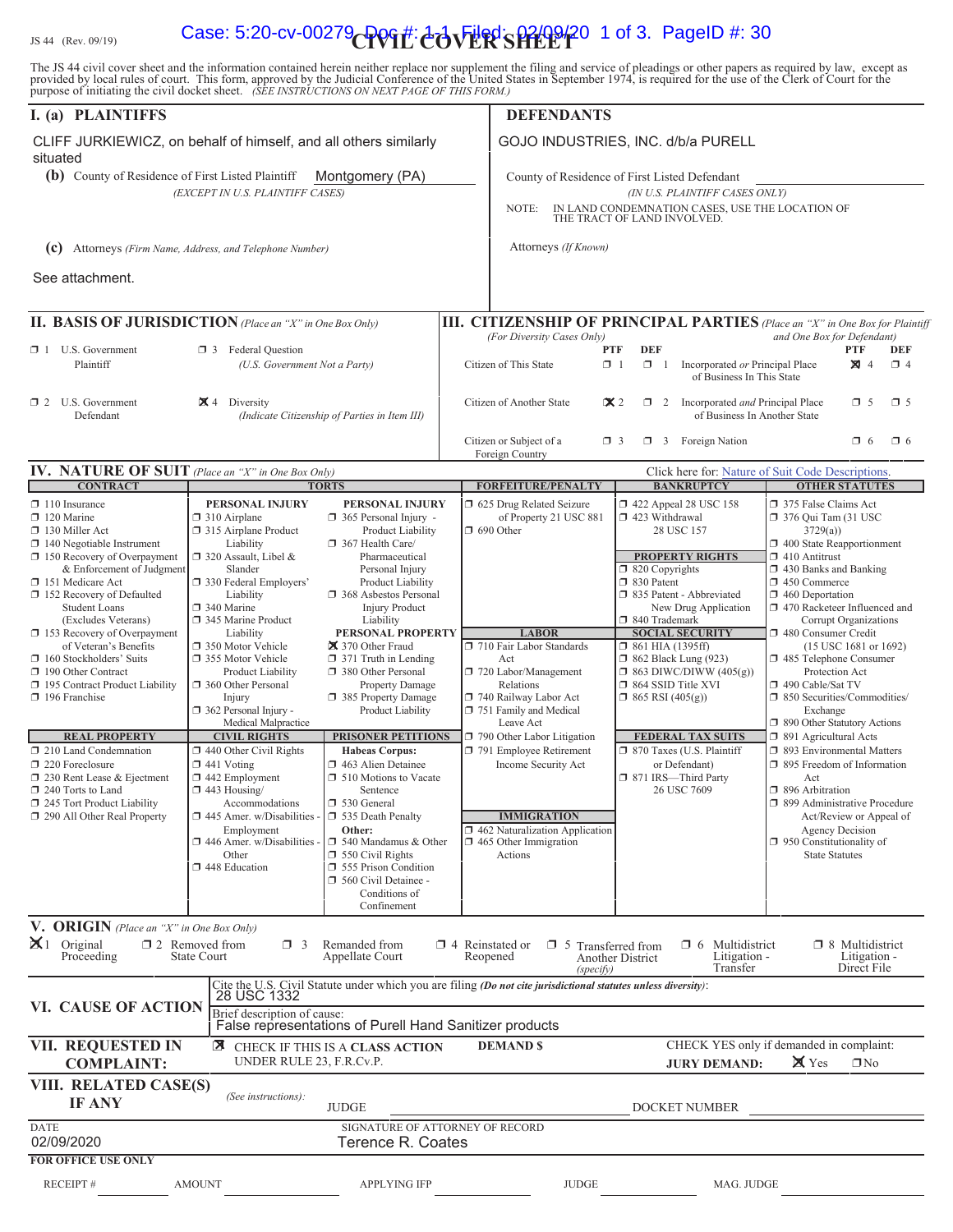## **UNITED STATES DISTRICT COURT NORTHERN DISTRICT OF OHIO** Case: 5:20-cv-00279 Doc #: 1-1 Filed: 02/09/20 2 of 3. PageID #: 31

**I.** Civil Categories: (Please check one category only).



1. I<del>V</del> General Civil 2. **Administrative Review/Social Security** 3. **Habeas Corpus Death Penalty** 

\*If under Title 28, §2255, name the SENTENCING JUDGE:

CASE NUMBER:

**II. RELATED OR REFILED CASES**. See LR 3.1 which provides in pertinent part: "If an action is filed or removed to this Court and assigned to a District Judge after which it is discontinued, dismissed or remanded to a State court, and subsequently refiled, it shall be assigned to the same Judge who received the initial case assignment without regardfor the place of holding court in which the case was refiled. Counsel or a party without counsel shall be responsible for bringing such cases to the attention of the Court by responding to the questions included on the Civil Cover Sheet."

This action: **LAU** is **RELATED** to another **PENDING** civil case **LAU** is a **REFILED** case was PREVIOUSLY REMANDED

**If applicable, please indicate on page 1 in section VIII, the name of the Judge and case number.**

**III.** In accordance with Local Civil Rule **3.8**, actions involving counties in the Eastern Division shall be filed at any of the divisional offices therein. Actions involving counties in the Western Division shall be filed at the Toledo office. For the purpose of determining the proper division, and for statistical reasons, the following information is requested.

ANSWER ONE PARAGRAPH ONLY. ANSWER PARAGRAPHS 1 THRU 3 IN ORDER. UPON FINDING WHICH PARAGRAPH APPLIES TO YOUR CASE, ANSWER IT AND STOP.

(1) **Resident defendant.** If the defendant resides in a county within this district, please set forth the name of such county

**COUNTY:** Summit

Corporation **For the purpose of answering the above, a corporation is deemed to be a resident of that county in which it has its principal place of business in that district.**

- (2) **Non-Resident defendant.** If no defendant is a resident of a county in this district, please set forth the county wherein the cause of action arose or the event complained of occurred.
- **COUNTY:**
- (3) **Other Cases**. If no defendant is a resident of this district, or if the defendant is a corporation not having a principle place of business within the district, and the cause of action arose or the event complained of occurred outside this district, please set forth the county of the plaintiff's residence.

## **COUNTY:**

**IV.** The Counties in the Northern District of Ohio are divided into divisions as shown below. After the county is determined in Section **III**, please check the appropriate division.

## **EASTERN DIVISION**

| <b>AKRON</b>      |
|-------------------|
| <b>CLEVELAND</b>  |
| <b>YOUNGSTOWI</b> |

 **(Counties: Carroll, Holmes, Portage, Stark, Summit, Tuscarawas and Wayne) (Counties: Ashland, Ashtabula, Crawford, Cuyahoga, Geauga, Lake, Lorain, Medina and Richland) N** (Counties: Columbiana, Mahoning and Trumbull)

## **WESTERN DIVISION**



 **TOLEDO (Counties: Allen, Auglaize, Defiance, Erie, Fulton, Hancock, Hardin, Henry, Huron, Lucas, Marion, Mercer, Ottawa, Paulding, Putnam, Sandusky, Seneca VanWert, Williams, Wood and Wyandot)**